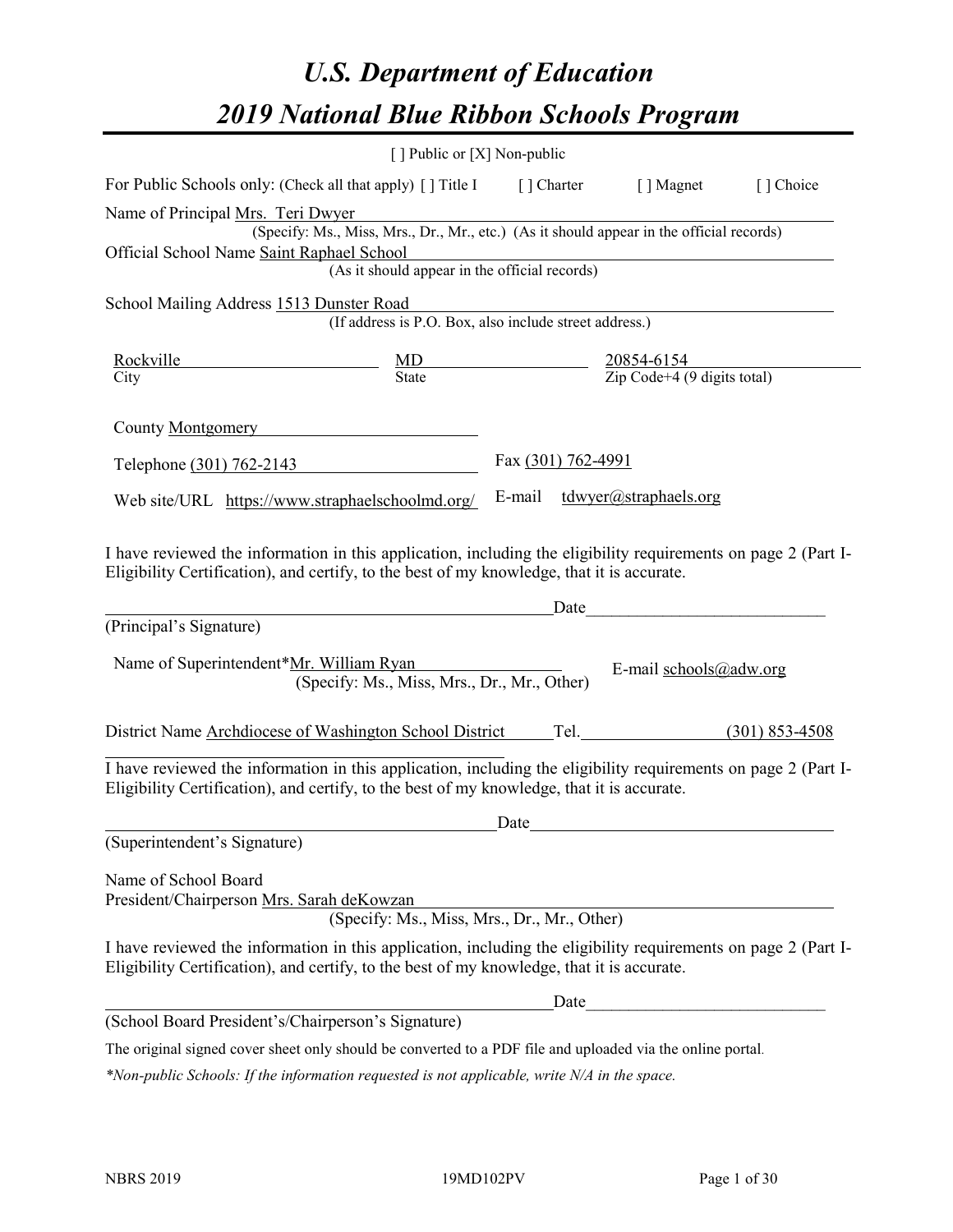# PART I – ELIGIBILITY CERTIFICATION

The signatures on the first page of this application (cover page) certify that each of the statements below, concerning the school's eligibility and compliance with U.S. Department of Education and National Blue Ribbon Schools requirements, are true and correct.

1. All nominated public schools must meet the state's performance targets in reading (or English language arts) and mathematics and other academic indicators (i.e., attendance rate and graduation rate), for the all students group, including having participation rates of at least 95 percent using the most recent accountability results available for nomination.

2. To meet final eligibility, all nominated public schools must be certified by states prior to September 2019 in order to meet all eligibility requirements. Any status appeals must be resolved at least two weeks before the awards ceremony for the school to receive the award.

3. The school configuration includes one or more of grades K-12. Schools on the same campus with one principal, even a K-12 school, must apply as an entire school.

4. The school has been in existence for five full years, that is, from at least September 2013 and each tested grade must have been part of the school for the past three years.

5. The nominated school has not received the National Blue Ribbon Schools award in the past five years: 2014, 2015, 2016, 2017, or 2018.

6. The nominated school has no history of testing irregularities, nor have charges of irregularities been brought against the school at the time of nomination. If irregularities are later discovered and proven by the state, the U.S. Department of Education reserves the right to disqualify a school's application and/or rescind a school's award.

7. The nominated school has not been identified by the state as "persistently dangerous" within the last two years.

8. The nominated school or district is not refusing Office of Civil Rights (OCR) access to information necessary to investigate a civil rights complaint or to conduct a district-wide compliance review.

9. The OCR has not issued a violation letter of findings to the school district concluding that the nominated school or the district as a whole has violated one or more of the civil rights statutes. A violation letter of findings will not be considered outstanding if OCR has accepted a corrective action plan from the district to remedy the violation.

10. The U.S. Department of Justice does not have a pending suit alleging that the nominated school or the school district, as a whole, has violated one or more of the civil rights statutes or the Constitution's equal protection clause.

11. There are no findings of violations of the Individuals with Disabilities Education Act in a U.S. Department of Education monitoring report that apply to the school or school district in question; or if there are such findings, the state or district has corrected, or agreed to correct, the findings.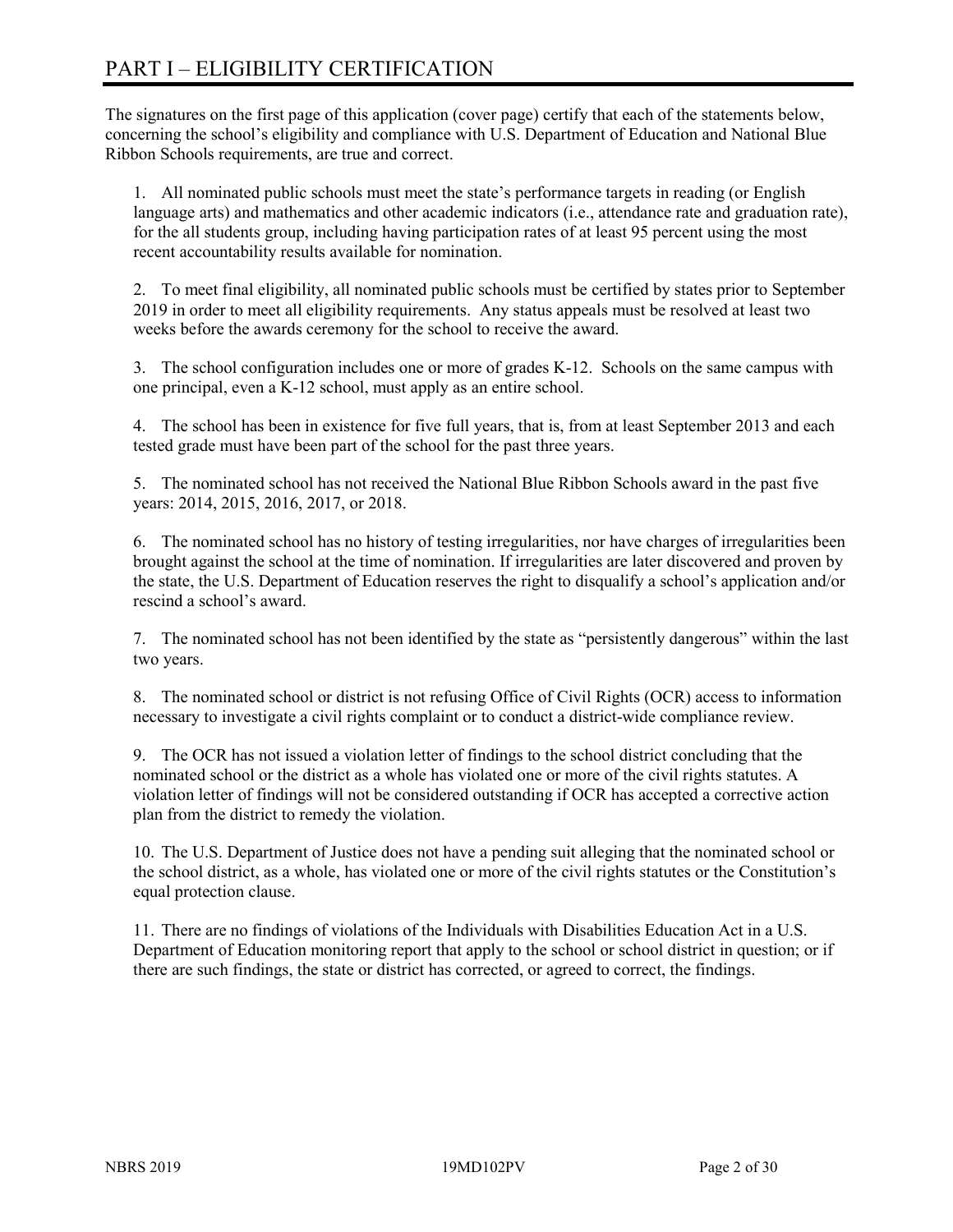# PART II - DEMOGRAPHIC DATA

#### **Data should be provided for the most recent school year (2018-2019) unless otherwise stated.**

**DISTRICT** (Question 1 is not applicable to non-public schools)

| -1. | Number of schools in the district<br>(per district designation): | $\underline{0}$ Elementary schools (includes K-8)<br>0 Middle/Junior high schools |
|-----|------------------------------------------------------------------|-----------------------------------------------------------------------------------|
|     |                                                                  | 0 High schools                                                                    |
|     |                                                                  | $0 K-12$ schools                                                                  |

0 TOTAL

**SCHOOL** (To be completed by all schools)

2. Category that best describes the area where the school is located:

[] Urban or large central city [X] Suburban [] Rural or small city/town

3. Number of students as of October 1, 2018 enrolled at each grade level or its equivalent in applying school:

| Grade                           | # of         | # of Females | <b>Grade Total</b> |
|---------------------------------|--------------|--------------|--------------------|
|                                 | <b>Males</b> |              |                    |
| <b>PreK</b>                     | 46           | 41           | 87                 |
| K                               | 13           | 13           | 26                 |
| $\mathbf{1}$                    | 7            | 13           | 20                 |
| $\mathbf{2}$                    | 10           | 11           | 21                 |
| 3                               | 14           | 13           | 27                 |
| $\overline{\mathbf{4}}$         | 8            | 15           | 23                 |
| 5                               | 10           | 12           | 22                 |
| 6                               | 6            | 15           | 21                 |
| 7                               | 11           | 14           | 25                 |
| 8                               | 12           | 14           | 26                 |
| 9                               | 0            | 0            | 0                  |
| 10                              | 0            | 0            | 0                  |
| 11                              | 0            | 0            | 0                  |
| 12 or higher                    | 0            | 0            | 0                  |
| <b>Total</b><br><b>Students</b> | 137          | 161          | 298                |

\*Schools that house PreK programs should count preschool students **only** if the school administration is responsible for the program.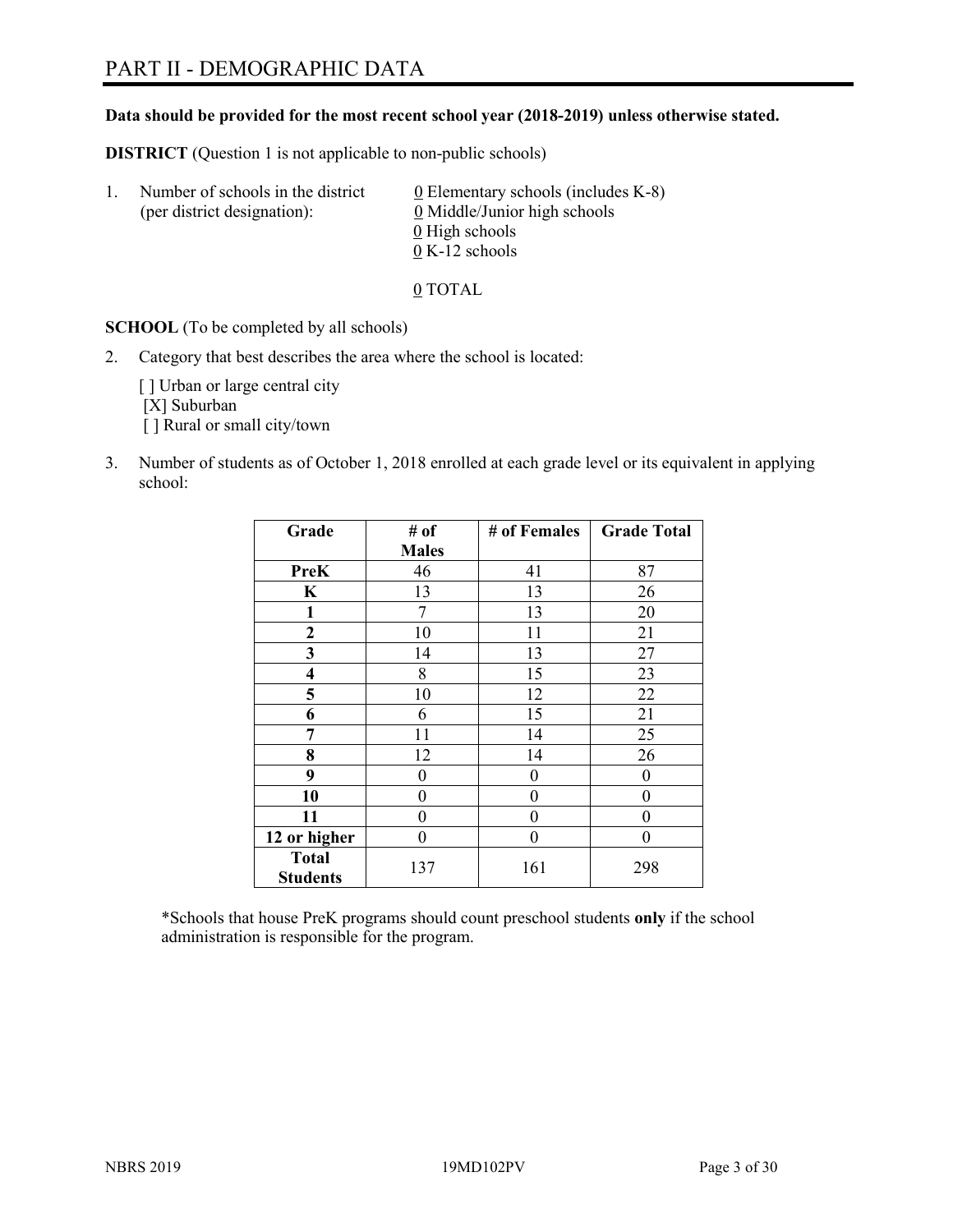- 4. Racial/ethnic composition of  $0\%$  American Indian or Alaska Native the school (if unknown, estimate): 4 % Asian 6 % Black or African American 23 % Hispanic or Latino 0 % Native Hawaiian or Other Pacific Islander
	- 58 % White
	- 9 % Two or more races
		- **100 % Total**

(Only these seven standard categories should be used to report the racial/ethnic composition of your school. The Final Guidance on Maintaining, Collecting, and Reporting Racial and Ethnic Data to the U.S. Department of Education published in the October 19, 2007 *Federal Register* provides definitions for each of the seven categories.)

5. Student turnover, or mobility rate, during the 2017 – 2018 school year: 7%

If the mobility rate is above 15%, please explain.

This rate should be calculated using the grid below. The answer to (6) is the mobility rate.

| <b>Steps For Determining Mobility Rate</b>    | Answer |
|-----------------------------------------------|--------|
| $(1)$ Number of students who transferred to   |        |
| the school after October 1, 2017 until the    |        |
| end of the 2017-2018 school year              |        |
| (2) Number of students who transferred        |        |
| from the school after October 1, 2016 until   | 20     |
| the end of the 2017-2018 school year          |        |
| (3) Total of all transferred students [sum of | 20     |
| rows $(1)$ and $(2)$ ]                        |        |
| (4) Total number of students in the school as | 298    |
| of October 1, 2017                            |        |
| $(5)$ Total transferred students in row $(3)$ | 0.07   |
| divided by total students in row (4)          |        |
| $(6)$ Amount in row $(5)$ multiplied by 100   |        |

6. Specify each non-English language represented in the school (separate languages by commas): Spanish, Polish, Korean

| English Language Learners (ELL) in the school:   | 4 Total number ELL |
|--------------------------------------------------|--------------------|
| Students eligible for free/reduced-priced meals: | $3\%$              |

Total number students who qualify:  $\frac{9}{9}$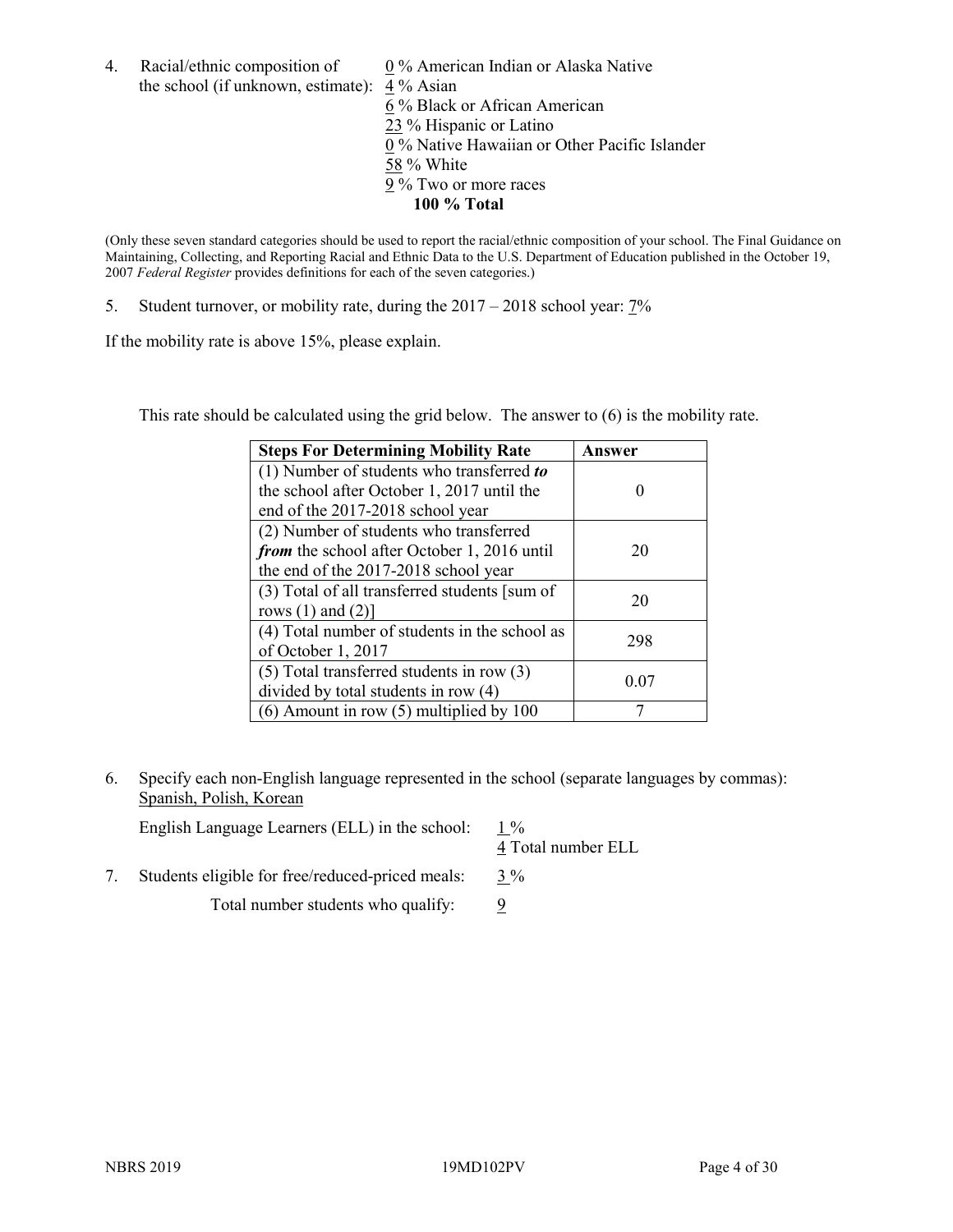30 Total number of students served

Indicate below the number of students with disabilities according to conditions designated in the Individuals with Disabilities Education Act. Do not add additional conditions. It is possible that students may be classified in more than one condition.

| 2 Autism                           | 0 Multiple Disabilities                 |
|------------------------------------|-----------------------------------------|
| 0 Deafness                         | 0 Orthopedic Impairment                 |
| 0 Deaf-Blindness                   | 18 Other Health Impaired                |
| 0 Developmental Delay              | 13 Specific Learning Disability         |
| 2 Emotional Disturbance            | 6 Speech or Language Impairment         |
| $\underline{0}$ Hearing Impairment | 0 Traumatic Brain Injury                |
| 0 Intellectual Disability          | 0 Visual Impairment Including Blindness |

- 9. Number of years the principal has been in her/his position at this school: 12
- 10. Use Full-Time Equivalents (FTEs), rounded to nearest whole numeral, to indicate the number of school staff in each of the categories below:

|                                                                                                                                                                                                                              | <b>Number of Staff</b> |
|------------------------------------------------------------------------------------------------------------------------------------------------------------------------------------------------------------------------------|------------------------|
| Administrators                                                                                                                                                                                                               |                        |
| Classroom teachers including those<br>teaching high school specialty<br>subjects, e.g., third grade teacher,<br>history teacher, algebra teacher.                                                                            | 18                     |
| Resource teachers/specialists/coaches<br>e.g., reading specialist, science coach,<br>special education teacher, technology<br>specialist, art teacher, etc.                                                                  | 6                      |
| Paraprofessionals under the<br>supervision of a professional<br>supporting single, group, or classroom<br>students.                                                                                                          | 9                      |
| Student support personnel<br>e.g., school counselors, behavior<br>interventionists, mental/physical<br>health service providers,<br>psychologists, family engagement<br>liaisons, career/college attainment<br>coaches, etc. |                        |

11. Average student-classroom teacher ratio, that is, the number of students in the school divided by the FTE of classroom teachers, e.g.,  $22:1$  16:1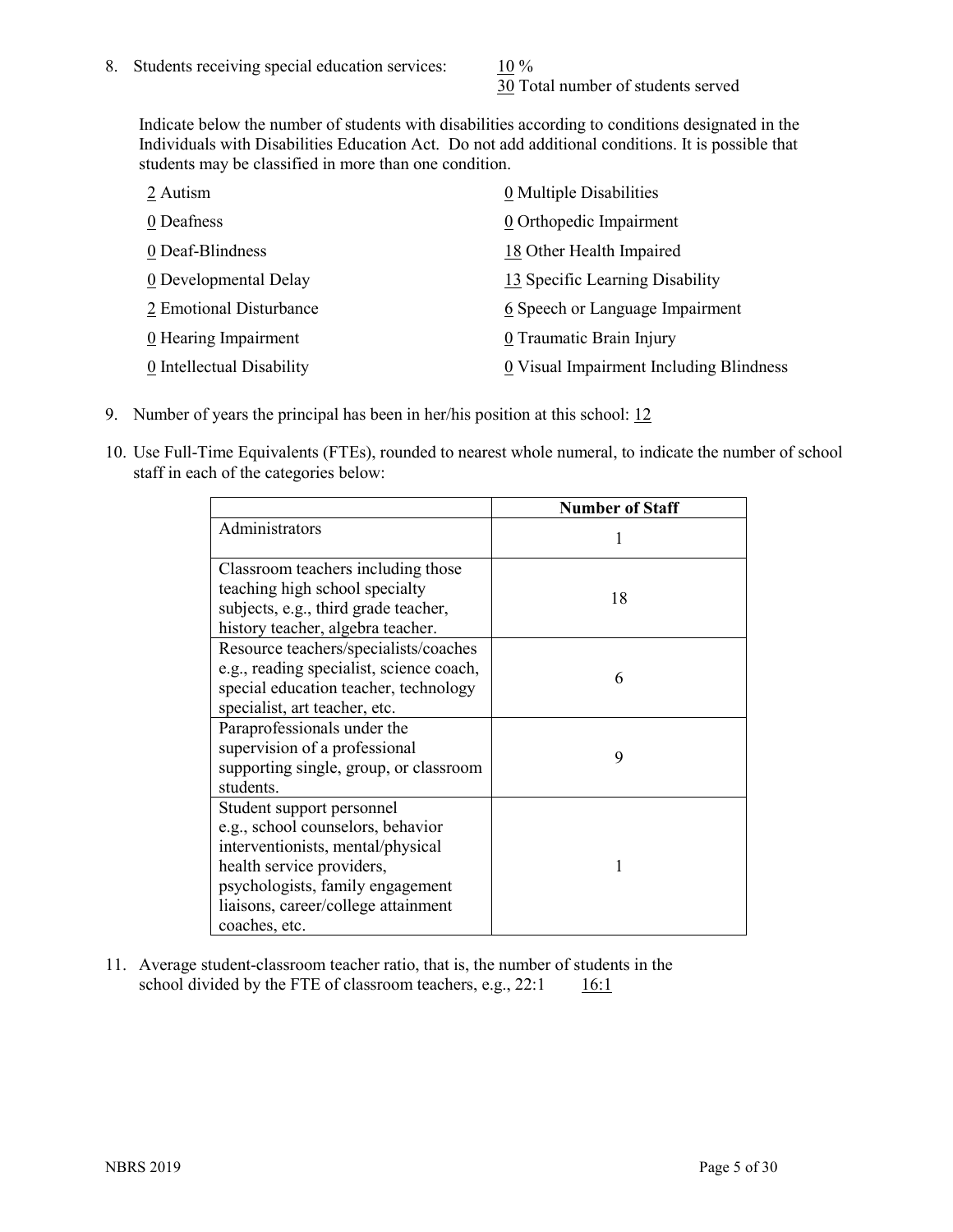12. Show daily student attendance rates. Only high schools need to supply yearly graduation rates.

| <b>Required Information</b> | 2017-2018 | 2016-2017 | 2015-2016 | 2014-2015 | 2013-2014 |
|-----------------------------|-----------|-----------|-----------|-----------|-----------|
| Daily student attendance    | 95%       | 95%       | 95%       | 95%       | 95%       |
| High school graduation rate | $0\%$     | $0\%$     | $0\%$     | 9%        | $0\%$     |

#### 13. **For high schools only, that is, schools ending in grade 12 or higher.**

Show percentages to indicate the post-secondary status of students who graduated in Spring 2018.

| <b>Post-Secondary Status</b>                  |       |
|-----------------------------------------------|-------|
| Graduating class size                         |       |
| Enrolled in a 4-year college or university    | $0\%$ |
| Enrolled in a community college               | 0%    |
| Enrolled in career/technical training program | 0%    |
| Found employment                              | 0%    |
| Joined the military or other public service   | 0%    |
| Other                                         | $0\%$ |

14. Indicate whether your school has previously received a National Blue Ribbon Schools award. Yes No X

If yes, select the year in which your school received the award.

15. In a couple of sentences, provide the school's mission or vision statement.

Through faith and reason, St. Raphael School fosters self-worth in all its students, enabling them to reach their full spiritual, intellectual, physical, and emotional potential.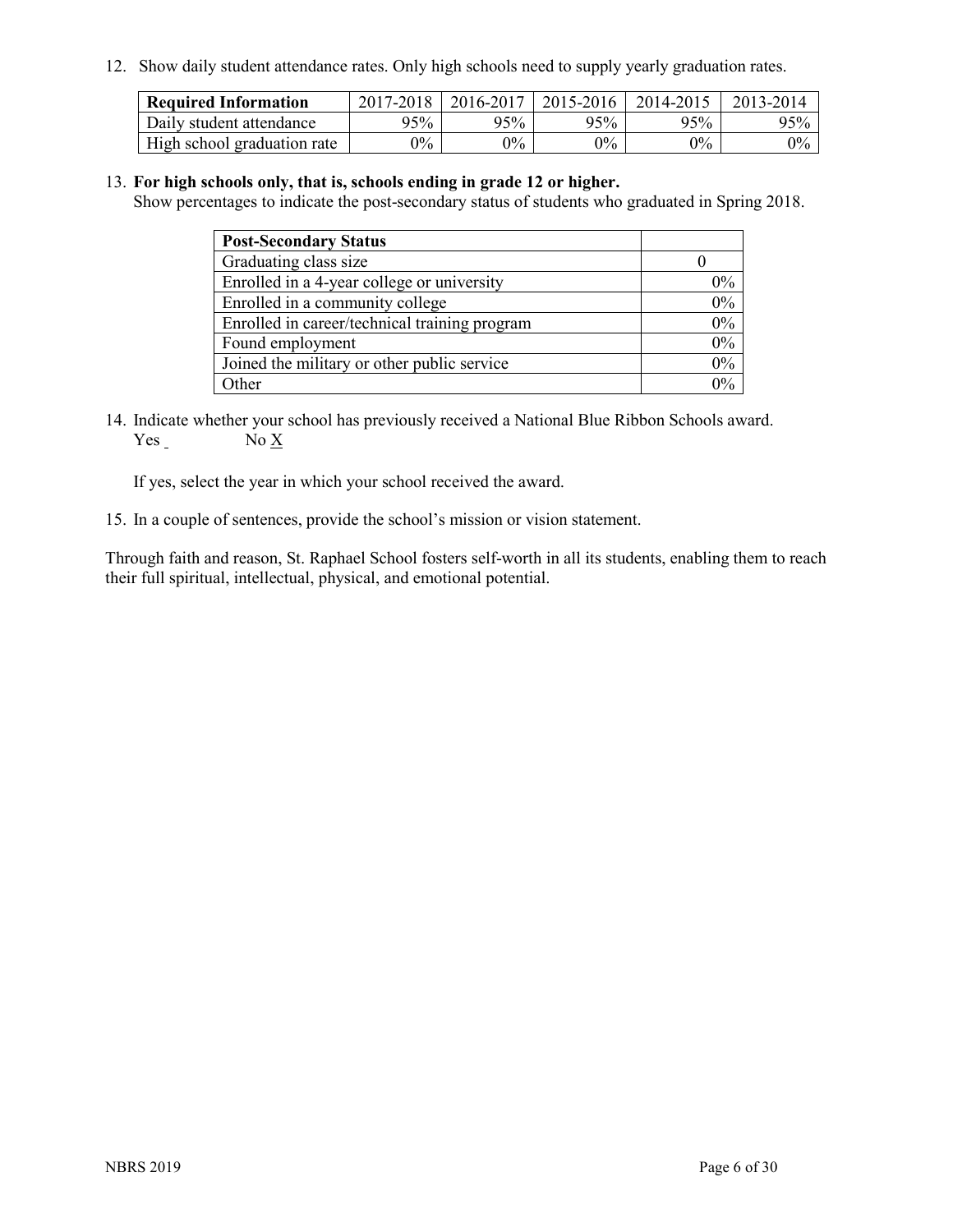# PART III – SUMMARY

The beginning of St. Raphael School (SRS), a coeducational parochial school in Rockville, MD, goes back as far as 1969, when St. Raphael Nursery School was founded in space rented from St. Raphael Church. At that time, the nursery school operated as a non-sectarian program for 3- and 4-year-olds, and was administered as a semi-cooperative organization entirely run by parents. In 1989, the preschool began operating under the auspices of St. Raphael Parish, and today it continues to offer one of the strongest and largest early-childhood programs in the area.

The dream of adding an elementary and middle school first materialized under the parish's late pastor, Fr. William Finch. At a time when other schools in the Archdiocese of Washington (ADW) were closing due to low enrollment, parishioner demand at St. Raphael led Fr. Finch to ask the archdiocese to expand the nursery school to include kindergarten through eighth grade. In June 2006, St. Raphael School was dedicated as the newest school in the archdiocese.

SRS first opened with 31 students in kindergarten and first grade. Plans immediately began for a new school building. After a challenging period of planning and fundraising, in which the school suffered the stunning loss of its founding pastor to a heart attack, the school moved into the brand new St. Raphael Educational Building in 2011. In the years following, St. Raphael School grew by one grade each year, and at the conclusion of the 2013-2014 school year graduated its first class.

SRS is the product of extensive research of best practices in education. When planning and designing the school's new building, as well as developing its programs, administrators visited numerous schools and incorporated the best of the best practices they encountered. Today, as a young and vibrant community, St. Raphael School functions in a state-of-the-art, eco-friendly facility that offers not only large, light-filled classrooms, but also extra office and multipurpose space, a science lab, art and music rooms, gymnasium, and a library and media center.

St. Raphael's curriculum aligns with the academic standards of the Archdiocese of Washington, meets or exceeds the standards of its surrounding county public school system, and complies with the standards set forth by the Maryland State Department of Education. The school is accredited by the AdvancED Accreditation Commission.

From kindergarten through eighth grade, the school's emphasis on educating the whole child—supported by the pillars of Catholic identity, academic excellence, small-group instruction, and student engagement—has served its students exceptionally well.

Research in the development and education of young brains validates the increased physical movement the school weaves into its daily K-8 recess, its physical education program (offered multiple times per week for most grades), and its frequent "brain breaks" in the classroom throughout the school day. The back-to-basics skill sets that are found throughout the school's curriculum provide students with opportunities to make their thinking visible, to wonder, to hypothesize, to revise, and to grow.

St. Raphael School and Nursery School both proudly reflect and serve their parish and surrounding community. Parishioners and neighborhood families make up 80% of the student population, but children from other areas and faiths are welcomed as well. Located in the close-in suburbs of Washington, D.C., the community the school serves is diverse, highly educated, and professional, with parents working in a variety of business, non-profit, academic, and governmental roles at the local, national, and international level.

St. Raphael School teachers are strong leaders with a wide range of education, experience, and expertise. The faculty includes a full-time resource teacher with a Master's degree in Special Education. More than half of the school's classroom and resource teachers hold advanced degrees. Among these advanced degrees, several are in counseling or social work, with the majority in the field of education.

Recognizing that student abilities and needs are varied, SRS prides itself in meeting each student where they

NBRS 2019 19MD102PV Page 7 of 30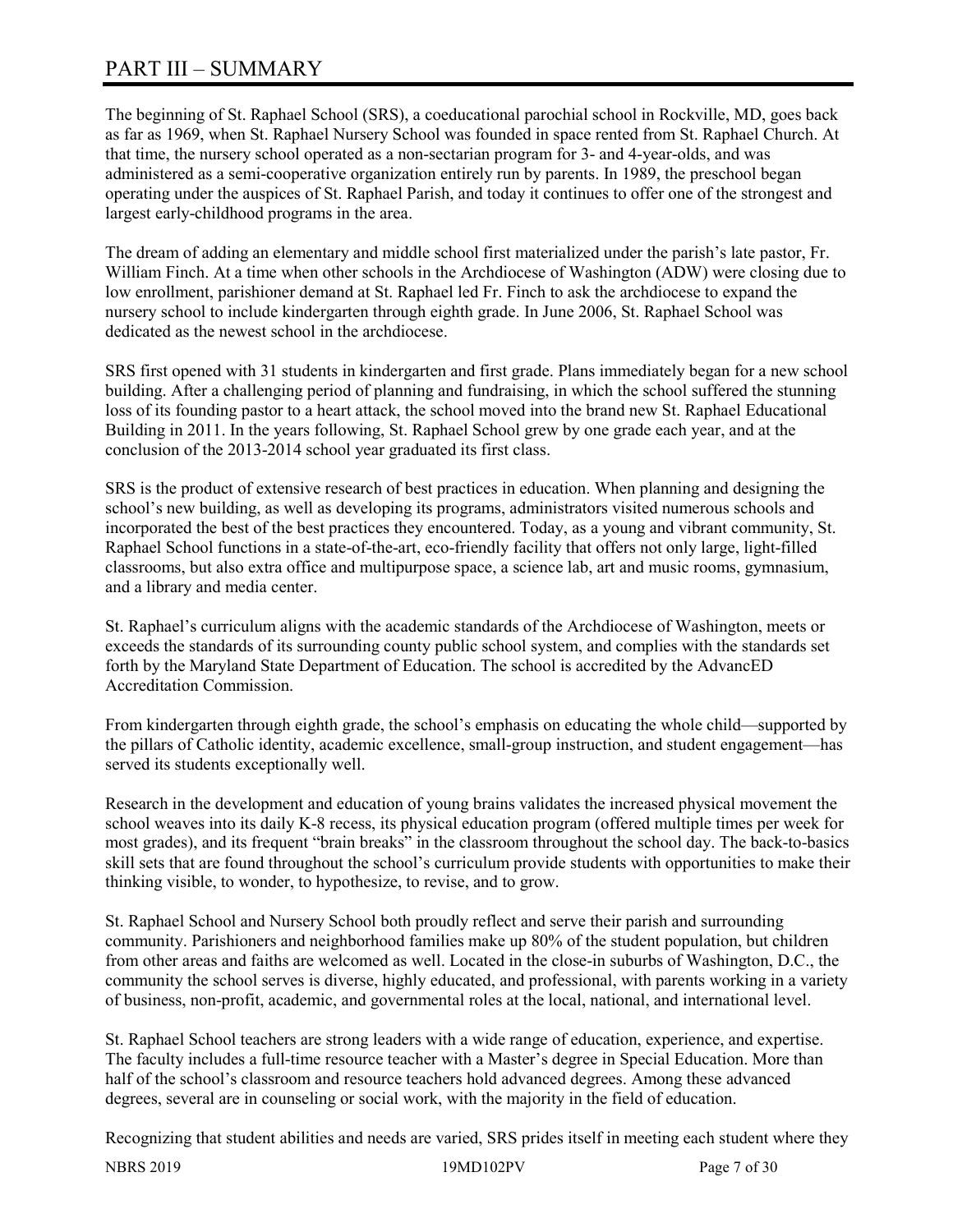are on their educational journey. All students receive a significant amount of individualized attention. Differentiated learning and small-group instruction are incorporated into a rigorous curriculum. Grades 3-8 are broken into small groups for reading and math, with an average student-teacher-ratio of 8:1 in these core areas. This low ratio allows teachers to challenge above-level students to reach even higher, on-level students to excel, and below-level students to achieve success. For many years leading up to this Blue Ribbon application, St. Raphael's students have earned standardized test scores in reading and math that surpass Blue Ribbon requirements.

St. Raphael School is located within a competitive educational landscape where parents have choices among many excellent schools, both public and private. As a comparatively young and vital institution, St. Raphael School plays an important role in meeting the surrounding community's need for diverse educational offerings that meet the demands of the 21st-century world.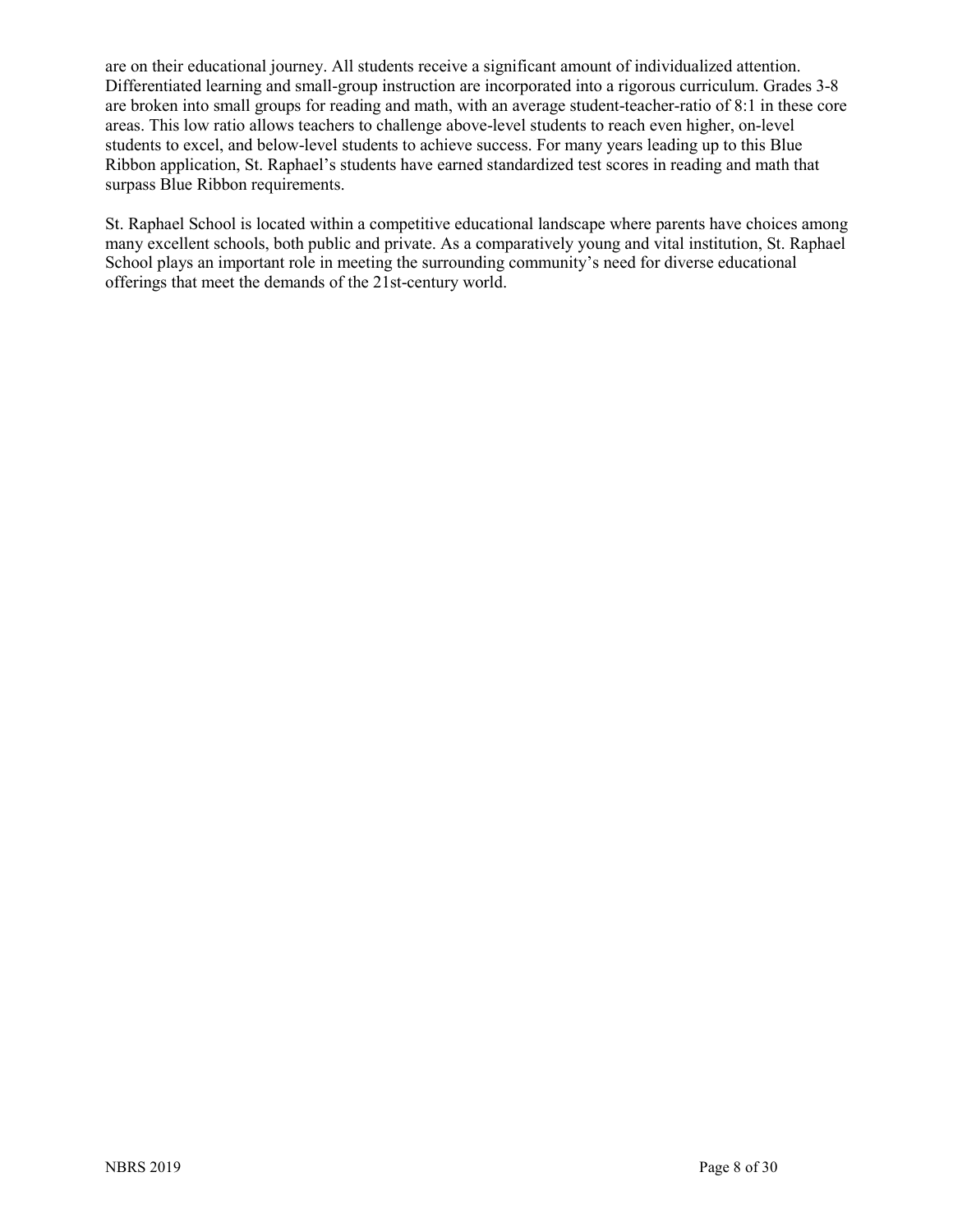#### **1. Core Curriculum:**

#### **1a. Reading/English language arts:**

Throughout the elementary and middle school grades, St. Raphael School helps its students become more thoughtful, critical, and imaginative readers and writers, as well as more effective speakers and listeners.

The elementary language arts teachers at St. Raphael School strive to cultivate lifelong learners who view reading and writing as not only fundamental tools of communication but also as sources of discovery and inspiration. Shared stories, both written and spoken, build the foundation, and books in an array of genres establish the framework for the program. Building upon phonetic skills learned in primary levels, the intermediate level focuses on comprehension, vocabulary, and fluency in reading.

The middle school language arts program has a robust curriculum that teaches students to read effectively, think critically, and challenge assumptions. In addition to learning proper English mechanics and style, students are taught how to interpret written material, analyze writing from different perspectives, conduct research, and write with clarity. Through reading and analyzing a variety of literary works, students become aware of other cultures, consider moral conflicts, and are exposed to values different from their own. Through their study of grammar, SRS middle school students become more effective speakers and writers who are comfortable with English conventions and style.

The school fosters the relationship between reading and writing in its language-rich classrooms. Students read for information as well as pleasure, and they learn the process of writing—including drafting, revising, editing, and proofing—as essential steps to mastering the craft.

Integral to the success of the language arts program is the school's differentiated learning and small-group instruction. Classes are broken into smaller groups for reading. With a dedicated block of at least one hour per day just for reading, St. Raphael students demonstrate significant growth and have some of the highest reading scores among ADW schools.

#### **1b. Mathematics:**

As with the language arts curriculum, small-group instruction is a hallmark of the school's math classes, with an average student/teacher ratio of 8:1 in both of these core areas.

The elementary math program in kindergarten through fifth grade is designed to help students approach math with confidence and enthusiasm. Building on a solid foundation of fundamental skills, children are encouraged to explore an array of problem-solving approaches and to take risks as they expand their skills and abilities.

As students' math skills evolve, they expand their thinking from hands-on exercises to abstract reasoning. They learn to use concrete, verbal, and symbolic models to solve problems. Real-life data and scenarios provide the opportunity for learners to analyze problems, design strategies, estimate outcomes, and calculate solutions. In middle school, students develop a deeper understanding of math content that enhances logical reasoning and problem solving.

Students graduate from St. Raphael prepared for high school algebra, and SRS offers Algebra 1, Geometry, and Algebra 2 for those capable of working at a more advanced level.

Analytical and creative problem-solving skills developed in the SRS math program are readily applied by students in various learning experiences, most notably in the school's end-of-year STEM competition, where teams of students from different grades work together on engineering and building projects. St. Raphael's also fields a team at an annual math competition sponsored by a local high school and last year placed third.

NBRS 2019 19MD102PV Page 9 of 30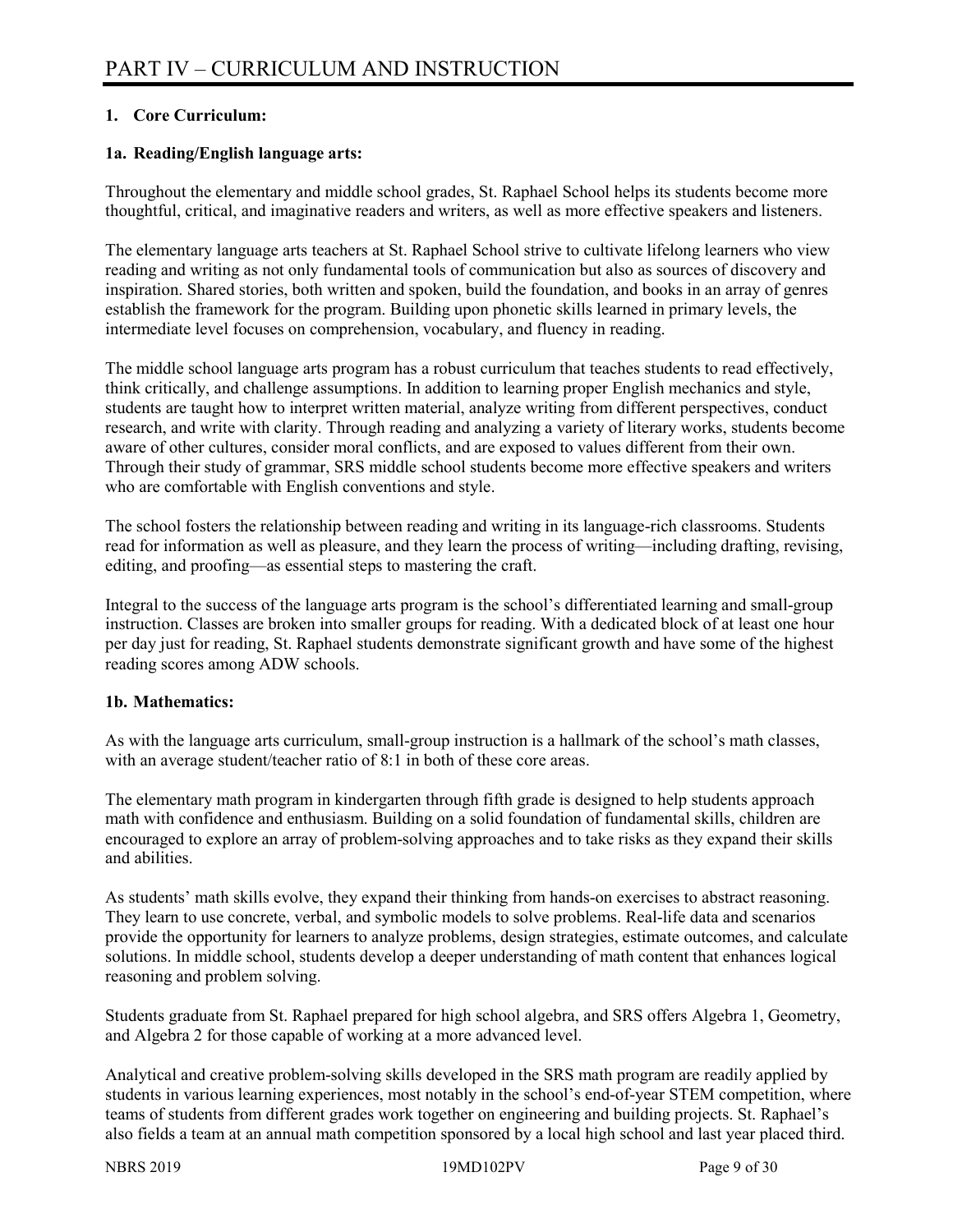SRS employs the following two crucial methods for measuring academic outcomes: 1) Classroom observation and assessment, which provide teachers with the data they need both to monitor the effectiveness of their instruction and to tailor their teaching to improve student and school performance, and 2) Scantron standardized testing, which is administered at the beginning, midpoint, and end of the year to set a baseline, monitor progress, and showcase student achievement.

#### **1c. Science:**

Children are natural scientists with endless curiosity. With that in mind, lessons are crafted to be engaging experiences that build on their interest and establish a foundation of scientific knowledge. To support and enhance classroom instruction, all students K-8 visit the science lab weekly for hands-on learning activities. Grades K-5 classify, measure, build, take apart, and learn scientific principles through trial and error. In so doing, students learn about themselves and the world around them.

In middle school, the science curriculum builds upon and expands the concepts learned in early grades. Students prepare for high school through vigorous coursework in the life, physical, and earth sciences. From exploring the cell through the lens of a microscope, to dissecting squids, to identifying minerals in sand from across the world, student work in the lab remains a vital part of learning at SRS.

Students continue learning through trial and error and use the scientific process to design their own labs, analyze results, and draw conclusions. In all three years of middle school, St. Raphael students compete in a science fair judged by local science and medical professionals.

Students adeptly apply what they have learned in science to the school's year-end STEM engineering and building project.

Teachers deploy powerful methods and tools for instruction and assessment. These include moving students through dynamic learning centers, and engaging students in problem- and project-based learning. Instructors also use non-traditional formative assessments that draw students in using online supplements to textbooks, as well as other online resources and games. Teachers use data from these informal types of assessment to modify instruction and ensure that students are learning.

#### **1d. Social studies/history/civic learning and engagement**

The social studies curriculum in kindergarten through fifth grade provides students with the experiences that develop the knowledge, concepts, strategies, and skills needed to live as responsible and compassionate citizens in a diverse world. Through instruction that engages and challenges students, teachers also weave social studies concepts throughout the school's other curricula. Students actively engage with content by interacting with a variety of text, audio, and technology resources and then demonstrating what they have learned through various performance-based and traditional assessments. This approach has an internal support structure for students with different types of learning styles and provides natural opportunities for differentiated instruction.

Middle school social studies integrates social sciences that explain human relationships within society and the world around us. Building on the foundation laid in the elementary grades, older students develop the skills necessary to become informed and engaged citizens of the world.

Social studies instruction in middle school incorporates the following disciplines: geography, civics, government and law, history, economics, and, religion.

Beginning in sixth grade, students explore a wide range of times, places, and cultures that includes ancient civilizations, early and middle European history, the early civilizations of the Americas, and the settlement of the Americas. In seventh grade, students study the continents and peoples of Africa, Asia, and Oceania. Eighth grade focuses on American history from the Revolution through Reconstruction.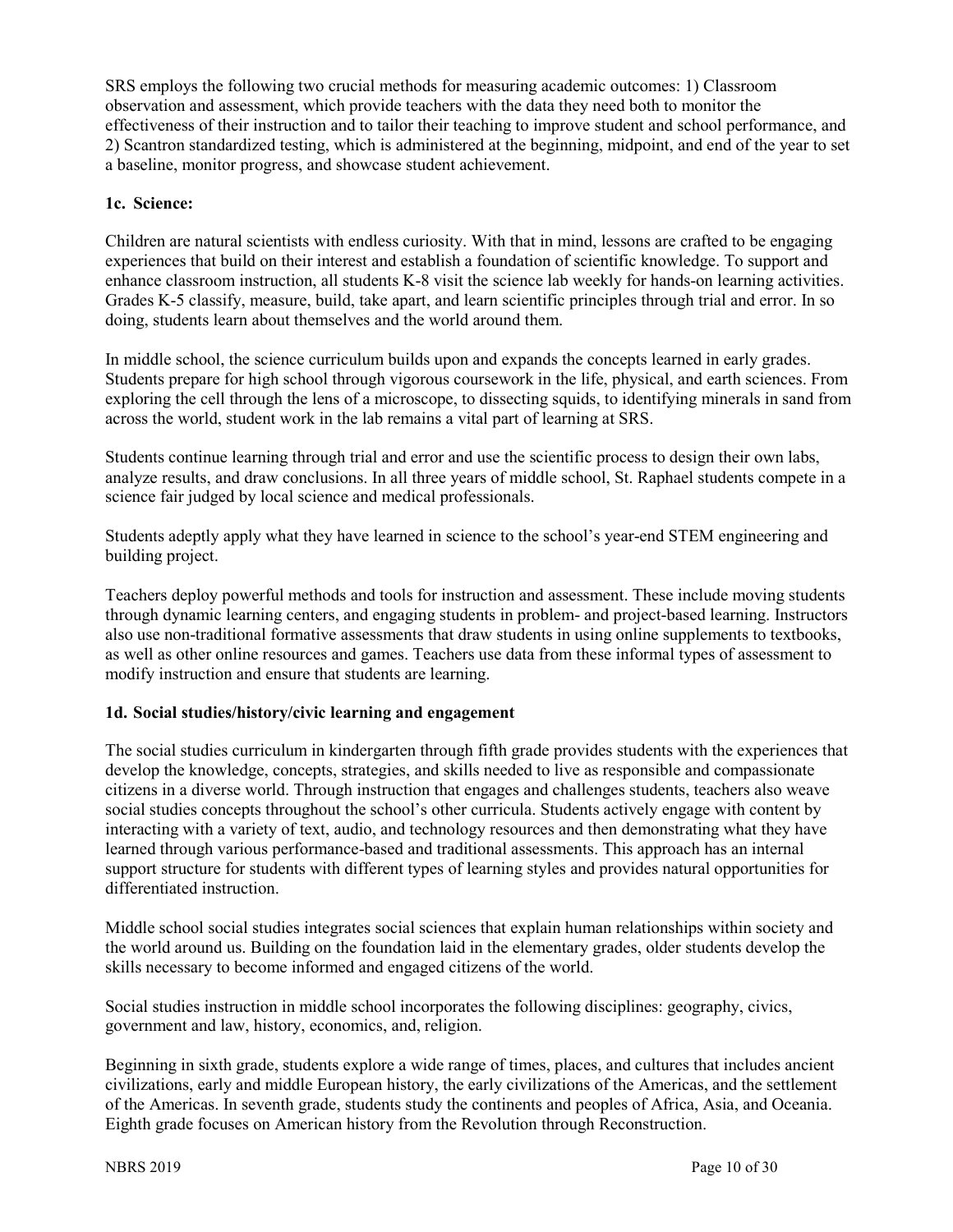In social studies, as in all subjects, the SRS signature units play a major role. Each grade has an average of three signature units—topics that are covered in depth and across curricula—which typically culminate with a field trip or an in-school presentation.

#### **1e. For secondary schools:**

#### **1f. For schools that offer preschool for three- and four-year old students:**

St. Raphael's preschool program aligns with Archdiocesan standards and focuses on spiritual, intellectual, physical, and emotional development. Students are encouraged to wonder and take risks, and they thrive in an environment that emphasizes process over product. Play-based curriculum prepares children for the next level through developmentally appropriate activities in pre-reading and writing, math, science, social studies, Spanish, art, and music. Students also develop emotional intelligence and social competency through positive interaction with adults and other children, exemplified in understanding others' feelings, following directions, taking turns, and playing collaboratively. St. Raphael's preschool students are well prepared for kindergarten and consistently transition smoothly.

#### **2. Other Curriculum Areas:**

#### Visual & Performing Arts

The SRS visual arts program focuses on cultivating students' latent ability to create. All grades meet weekly for art class. Over the course of students' careers, they work in various media, including charcoal, pencil, watercolor, ceramics, pen and ink, chalk pastel, fiber art, and block printing.

One of St. Raphael's most inspiring artistic features is a floor-to-ceiling mural—displayed in the main hallway—comprising individual student self-portraits joined together to form an oversized heart that bears witness to the vitality and creativity of the students. Another highlight is the third grade Artists Tea at which students share their carefully crafted artwork and poems before an audience.

The SRS music program engages students in music appreciation by offering an environment in which students perform, create, and respond to music. In the elementary school, the emphasis is on performing. Students are encouraged to express themselves through play, movement, folk songs, and dancing. Middle school students expand their skills by performing more sophisticated vocal pieces and by learning to play the ukulele. As students progress, they acquire the skills to read and even write music.

Students have many opportunities to perform vocally and instrumentally throughout the year, including biannual band and chorus concerts and the Christmas pageant. The SRS band program is offered through the Archdiocese.

The SRS drama program produces a spring musical every year. Performing in one of these productions is a point of pride for many middle school students.

#### Physical Education

At a time when many schools have been forced to scale back physical education programs, St. Raphael has committed to offering increased opportunities for exercise and play. Kindergarten through second grade have recess twice daily and P.E. once a week. Grades three through eight have P.E. four times per week and an extended recess break in the middle of each day.

The curriculum emphasizes overall physical health through a well-rounded approach to fitness. Students participate in individual and team activities that build strength, flexibility, coordination, and confidence. SRS also participates in the annual Presidential Youth Fitness Program.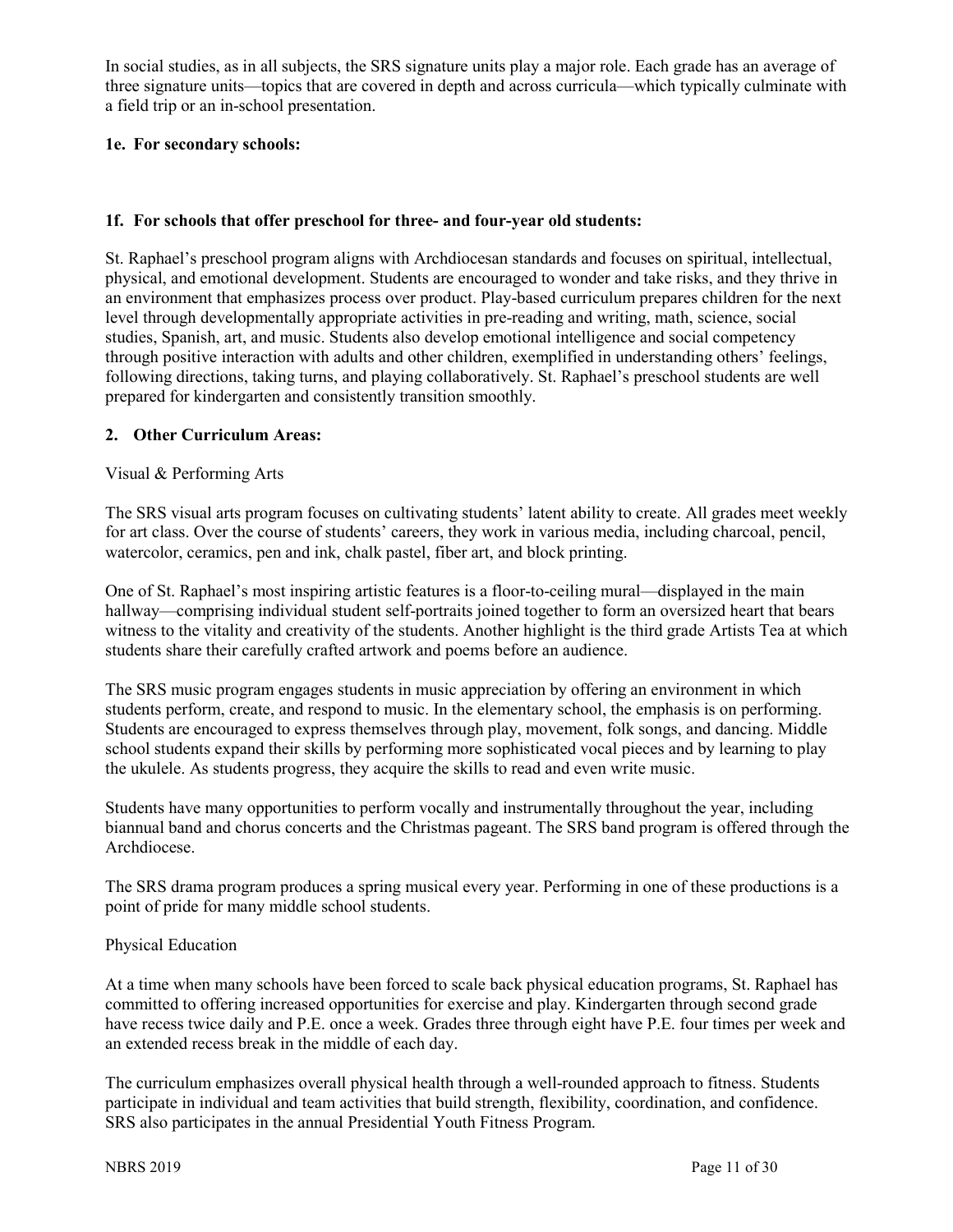#### Foreign Language

St. Raphael School's foreign language curriculum complies with the program's requirements. SRS offers Spanish language instruction. Through songs and games, lower grades learn foundational vocabulary and short sentences. Beginning in fourth grade, to allow students to learn at their own pace and acquire highlevel skills, St. Raphael incorporates Rosetta Stone Education's thematic units and online interactive lessons. Students meet three to four times per week under the guidance of a trained instructor as they progress through the program.

#### Technology/Library/Media

St. Raphael's library and media center offers an inventory that exceeds 11,000 books and is a fullyequipped, 28-station computer lab, allowing each student a personal work space to explore, research, and create. Students meet weekly with the library and media specialists who foster a love of reading and technology; teach research skills, typing, and coding; and coach students in responsible digital citizenship.

SRS incorporates into its curriculum the standards of the International Society for Technology in Education. Interactive whiteboards in every classroom include document cameras for dynamic learning, as well as ActiVotes—handheld devices that each child uses to link to what is happening on the board. Laptops and tablets are available in all classrooms. Every middle school student is assigned an iPad, which opens numerous opportunities in the classroom—as well as at home—for interactive problem solving, research, and learning. Tablets can be linked to classroom boards to heighten student engagement and facilitate presentations. Teachers use online resources and games to provide students with up-to-date information and sometimes simply to make learning more fun.

#### Religion

Formation in the Catholic faith is at the heart of the school's mission. Religion is taught not just as an academic exercise, but also as a way of life. Students begin each day in the church where the principal leads everyone in quiet prayer and reflection. Each grade attends weekly Mass and receives daily religion instruction. First and second grades are prepared for the Sacraments of Penance and Eucharist, and seventh and eighth graders are prepared for Confirmation. The school evaluates its religious instruction every year, using the archdiocese's Faith Knowledge Assessment. St. Raphael students consistently earn high scores on this assessment.

### **3. Special Populations:**

In structuring its curriculum and providing support resources, St. Raphael School works hard to meet the needs of its special populations. The school has a part-time counselor on staff, as well as a full-time resource teacher who holds a master's degree in special education with many years of experience working with special populations. This expert in the field helps classroom teachers support learners at every level of achievement. Teachers regularly call on her expertise to help students in need.

In addition to the resource teacher, St. Raphael School has a Student Assistance Team. The members of this team include an occupational therapist, a speech therapist, the school counselor, the school principal, and the resource teacher. Regular meetings of this team provide teachers with the opportunity to present the needs of students and formulate strategies to meet those needs. If the SAT decides a student needs further assistance, one or more members of the team, under the guidance of the principal and resource teacher, will develop a more comprehensive plan for providing help.

Specific actions the school takes to meet the needs of its special populations are varied. Reading and math are taught in small groups so that teachers can differentiate instruction and meet the needs of individual students, whether in the form of additional support for those who may struggle, or additional challenges for those who may excel.

NBRS 2019 Page 12 of 30 The school's resource teacher plays an indispensable role in meeting the needs of St. Raphael's special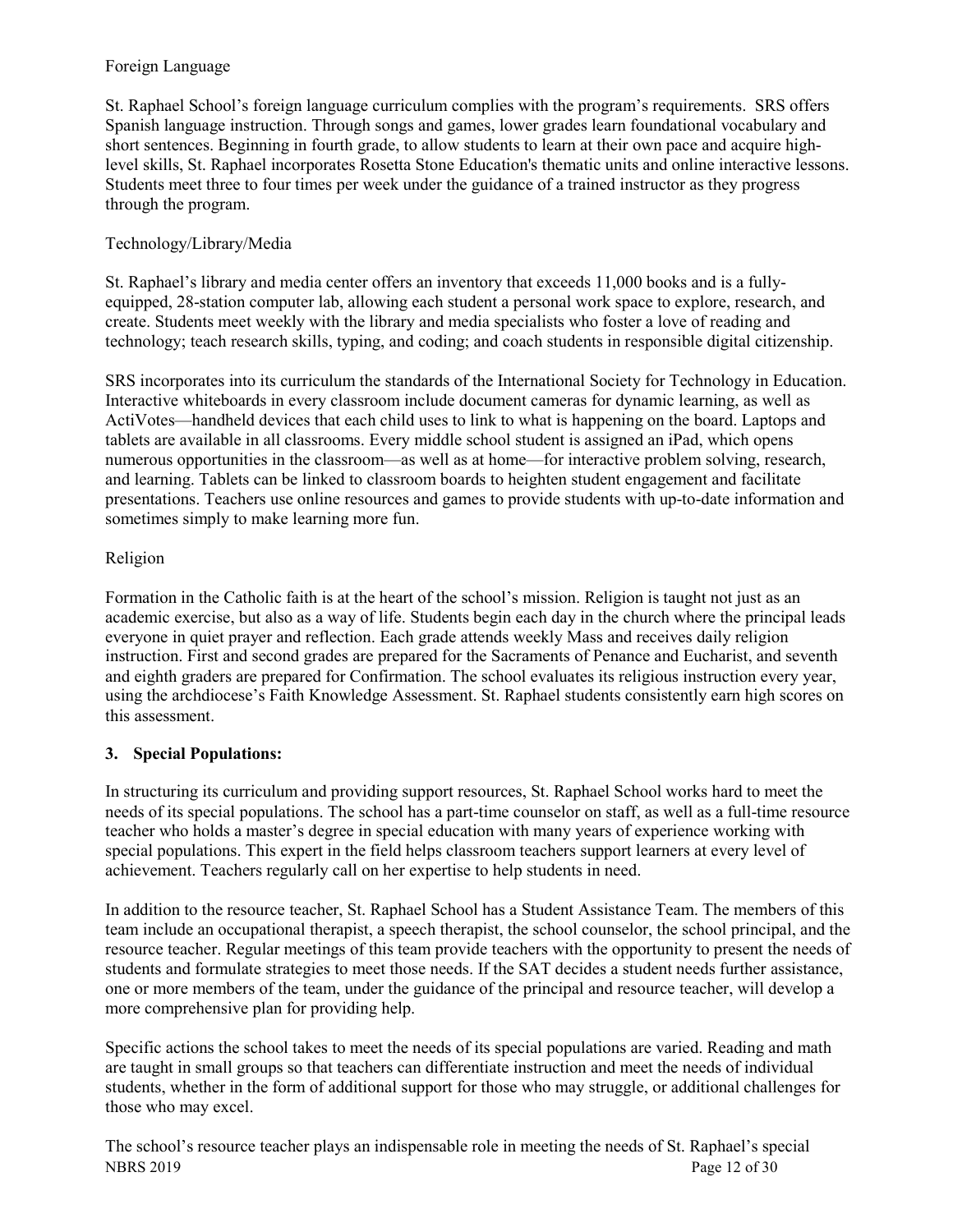populations. Based on input from psychologists, local education agencies, and parents, she draws up Catholic Accommodation Plans for classroom instruction and assessment for students with learning disabilities and differences. She formulates Individual Catholic Education Plans for students working below grade level, in which she lays out specific objectives. She and classroom teachers monitor and discuss progress toward these goals on a quarterly basis.

The resource teacher also provides direct instruction and intervention for students with learning disabilities, and she offers instruction for children who need additional support or alternative strategies for their learning styles. She also gives early intervention support for reading, as needed, in the primary grades. She consults regularly with classroom teachers to monitor the effectiveness of accommodations.

The school's emphasis on physical movement woven throughout the day can be especially helpful for students with ADHD. St. Raphael School has also purchased assistive software to support students with dyslexia and dysgraphia.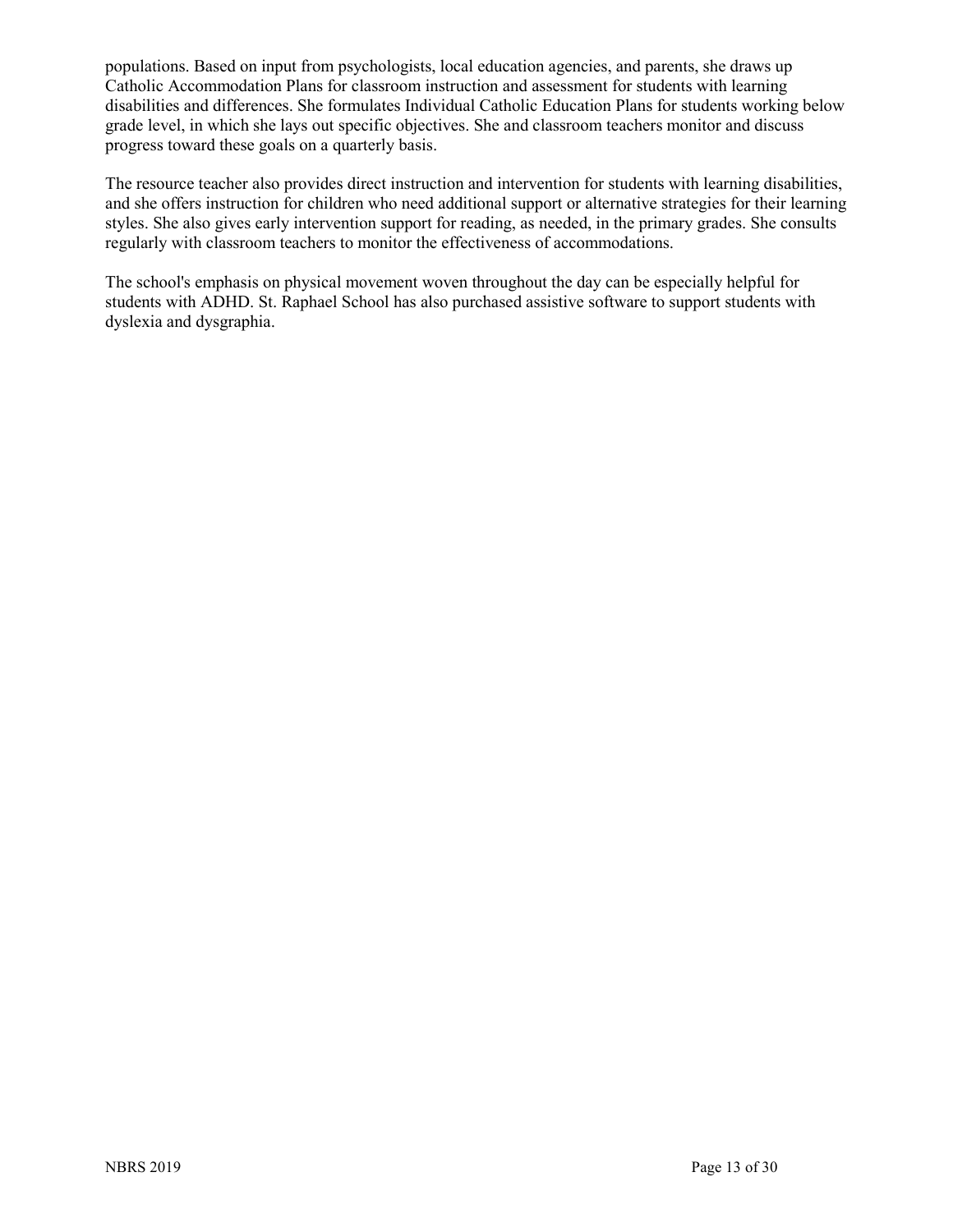#### **1. School Climate/Culture:**

With its Catholic identity and challenging curriculum, SRS and its professionals on a daily basis embody its motto, Fides et Ratio (Faith and Reason). As one of the newest schools in the Archdiocese of Washington, SRS has a dynamic climate and a vibrant culture. Students are motivated to excel academically and explore their outside passions. Within its small-school environment, St. Raphael offers opportunities for students to participate and assume leadership positions in a variety of extracurriculars that have included community service, boxing, basketball, track, chorus, band, newspaper, yearbook, art, chess, cooking, and knitting. Annual traditions such as school Masses, pep rallies, Angels on the Run 5K, Spirit Days, Catholic Schools Week, and Field Day unite the campus community. A special tradition unique to SRS is its selection of an "Angel" and "Archangel" of the Month, in which two students are celebrated from among the many noted for doing good deeds during the month.

Middle school students develop leadership skills through the safety-patrol program, student council, National Junior Honor Society, and the "buddy program," which pairs middle school students with younger students to read and play. Students in grades 3-8 regularly altar serve at weekly Masses and special liturgies. All students participate in community outreach through a variety of programs, including food and clothing drives, outreach to wounded soldiers and to the elderly and homebound, and sandwich making for the hungry. Seventh- and eighth-grade students exemplify service to others as they serve lunch to some of the area's homeless at the annual Mother Teresa luncheon. Students grow in self-confidence through reading at weekly Masses, singing and playing at Christmas and spring concerts, reciting poetry, and performing in the annual spring musical.

St. Raphael's teachers work extremely hard for their students. What makes the job easier, and certainly more enjoyable, is the support they feel from each other, from the school's leadership, and from parents of the school. Teachers frequently consult and collaborate with each other in weekly team meetings and daily interaction. St. Raphael's leadership respects teachers as professionals, giving them autonomy and latitude to shape the school's curricula and instruction. Thanks to parent volunteers, teachers are relieved of daily lunch/recess responsibilities and afforded precious additional planning time. On its annual Teacher Appreciation Day, the school and its parents host a special dinner celebrating its faculty. Parents and students compile notes of gratitude and present them to teachers at the dinner.

#### **2. Engaging Families and Community:**

A strong sense of community is one of the core reasons many families send their children to St. Raphael School. Volunteer "buddy" families and student ambassadors orient new students and their families every year, and the school hosts a welcome dinner each spring to facilitate these connections. At the beginning of each year, the school community gathers for an opening Mass and celebration, and parents meet with the principal and teachers at Back-to-School night before classes begin.

Numerous opportunities exist for parents to be involved in the success of the school. Volunteers hold critical leadership positions on the St. Raphael School Board. All parents are members of the Home and School Association, an organization ably managed by parent volunteers, many of whom also serve as classroom representatives. Parents also play indispensable roles in organizing events such as the fall golf tournament and spring gala, the Angels on the Run 5K, Career Day, and Catholic Schools Week.

SRS communicates with its families, its parish, and the larger community in a variety of ways. Each week, school events and activities are featured in a two-page section of the parish bulletin, and the school regularly appears in publications such as The Catholic Standard and Our Parish Times. The school emails its weekly newsletter to parents, who also receive weekly email updates from the principal. St. Raphael's online presence is a special point of pride. The school's website recently underwent a relaunch with expanded content and a responsive design that allows access from all mobile devices. The school's listserv and its lively presence on Facebook, Instagram, and Twitter offer valuable forums for parents, and the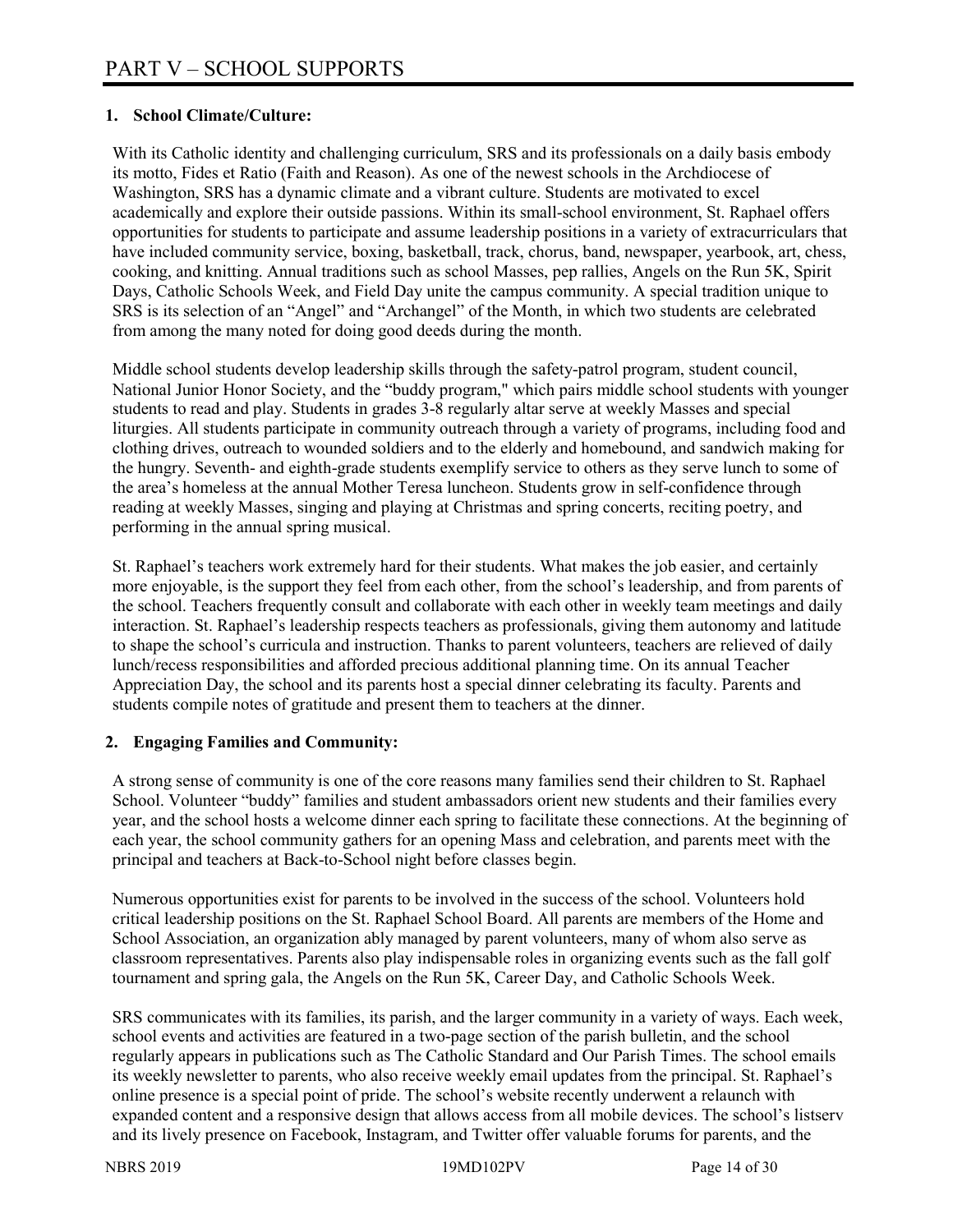larger community, to engage with what is happening on campus.

An exciting innovation this year at St. Raphael is the school's Stay and Play program for two- and threeyear-olds who have not started a formal pre-K program. Designed in part as community outreach, the program is well attended and praised by parents hungry for opportunities to socialize their very young children through play.

St. Raphael School works hard to keep parents apprised of their children's progress in school. Parents can access assignments and grades through the school's online portal. Report cards are distributed four times a year, and standardized testing scores are sent home in the fall and spring. Parent-teacher conferences are scheduled at the end of the first quarter, and teachers are always available for conferences throughout the year.

#### **3. Professional Development:**

Teacher collaboration is a fundamental tenet of professional development in schools of the Archdiocese of Washington. St. Raphael School subscribes fully to this belief. Biannually, the school participates in ADW Collaboration Days which offer insight to administrators and teachers on such topics as teacher observation and evaluation, Catholic identity, integrating technology in the classroom, and best practices in instruction and assessment.

Regular observation and evaluation of teachers are also integral to professional development and academic excellence. In collaboration with the ADW, the school's principal has been trained for several years in Charlotte Danielson's methods for mentoring and evaluating teachers. Formal meetings and observations take place annually, and informal classroom visits and feedback are part of the principal's weekly schedule.

Setting the example for teachers, St. Raphael's principal receives regular training and professional development through participation in meetings of the Elementary School Principals Association. Recent topics have included school safety and emergency response, formative and summative assessments, teacher evaluation and development, and human resource training on hiring practices and employee relations.

The safety and protection of St. Raphael's children also drives professional development at SRS. Classes in first aid or CPR are offered each year for staff. Teachers remain current with ongoing child protection training administered by the ADW. This year, the school's professionals are receiving training in new safety protocols in the event of an emergency on or around campus. Every year, teachers are retrained on ways to recognize, address, and prevent bullying.

St. Raphael School recognizes the link between academic success and socio-emotional learning in students and encourages teachers to pursue training that highlights this link. As a result, more than half of the school's classroom teachers have been trained in the Responsive Classroom program, and the school is prepared to pay for more classroom teachers to pursue the same certification.

The ADW provides low-cost course options to help teachers fulfill continuing education and recertification requirements. Teachers are also empowered to seek out their own professional development opportunities. In addition, St. Raphael School supports teachers financially in their pursuit of advanced degrees and state certification.

Ongoing teacher professional development occurs at St. Raphael School during beginning and end-of-year teacher work days and weekly staff meetings, where teachers are trained in implementing the year's strategic vision, using technology in instruction and assessment, forming and instructing small groups, and other topics relevant to their work at the school.

#### **4. School Leadership:**

NBRS 2019 Page 15 of 30 The principal of SRS plans, communicates, and executes the leadership role in a way that unites all major stakeholders in the school—pastor, parishioners, faculty, parents, and students—as they work together to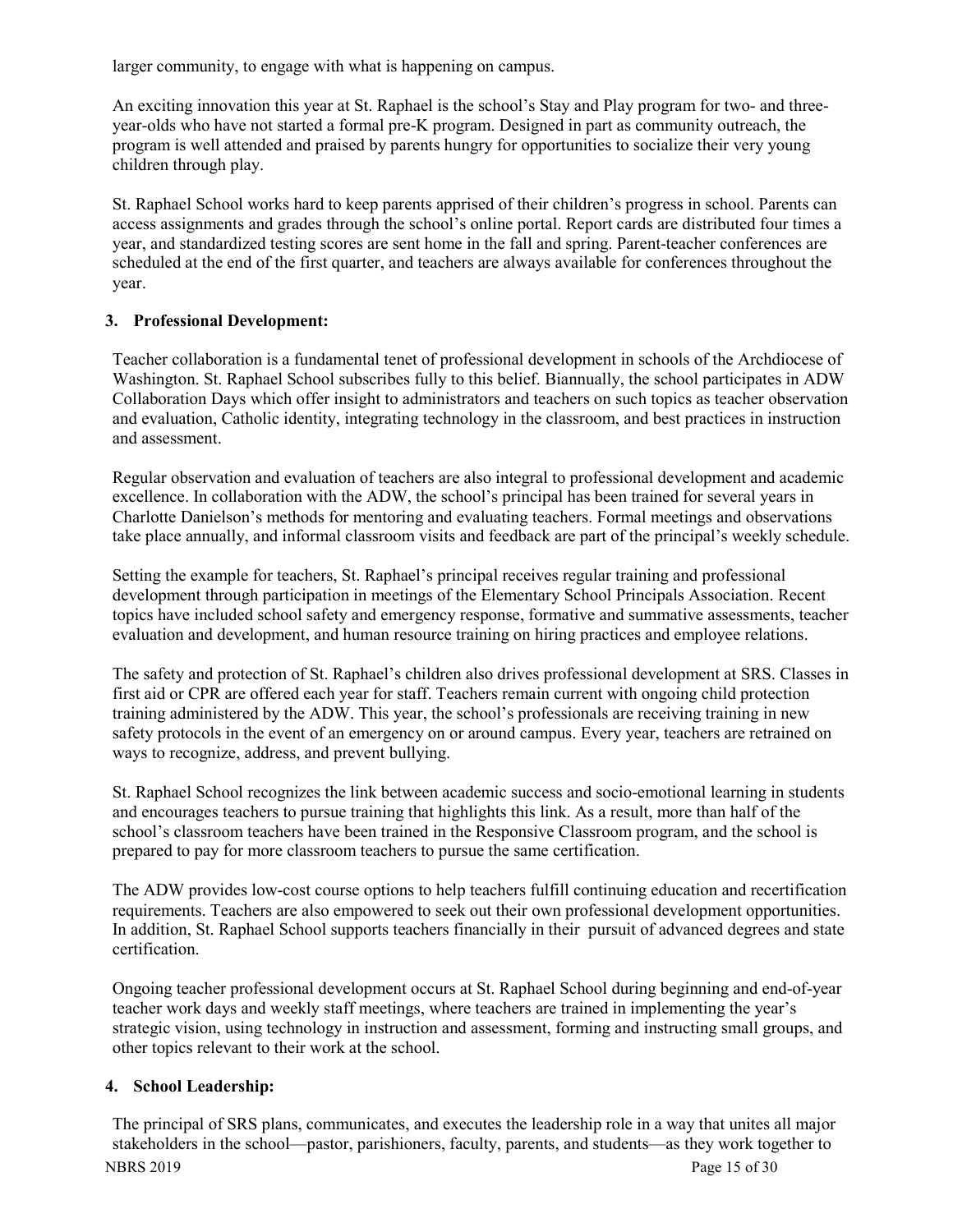fulfill its educational mission.

St. Raphael's pastor entrusts the principal with overseeing daily school operations, guaranteeing a safe learning environment, and maintaining high academic standards. She ensures that the school adheres to the educational policies and procedures of the ADW. The principal meets regularly with the Parish Council and the Parish Finance Council, advocating for the integral role that the school plays in the life of the parish and communicating openly with these governing bodies about the school's health and vitality. The principal closely monitors budgets, keeping SRS affordable, accessible, and fiscally sound.

The principal belongs to the Elementary School Principals Association of the ADW and collaborates frequently with other school leaders. Internally, the principal supports the school board and meets with its members monthly to formulate policies and plans for the school. The principal also meets monthly with the Home and School Association to plan social and fundraising events, as well as to create service opportunities for students.

In addition to setting the school calendar and approving the school's extracurricular offerings, the principal works closely with the school's administrative team, an advisory group of teachers from the elementary, intermediate, and middle school levels that represents the faculty and helps the principal anticipate and resolve issues creatively and effectively. To safeguard that all faculty and staff are focused on the success of students, the principal leads biweekly faculty meetings, reviews lesson plans, visits classes, meets with students, and oversees the staff administrative team. The principal is always available to teachers, parents, and most especially, students.

Catholic identity is a primary focus of any Catholic school principal. St. Raphael's principal hires qualified professionals who teach to archdiocesan standards and live lives compatible with the Gospel. Under the principal's direction, these educators maintain the school's excellence in instruction. The principal tracks students' progress frequently and meticulously through formation and monitoring of small instructional groups, careful review of students' quarterly report cards, and leadership of the school's Student Assistance Team. Twice a year, the principal distributes report cards in individual meetings with every student and converses with all of them about their growth as students and as children of God.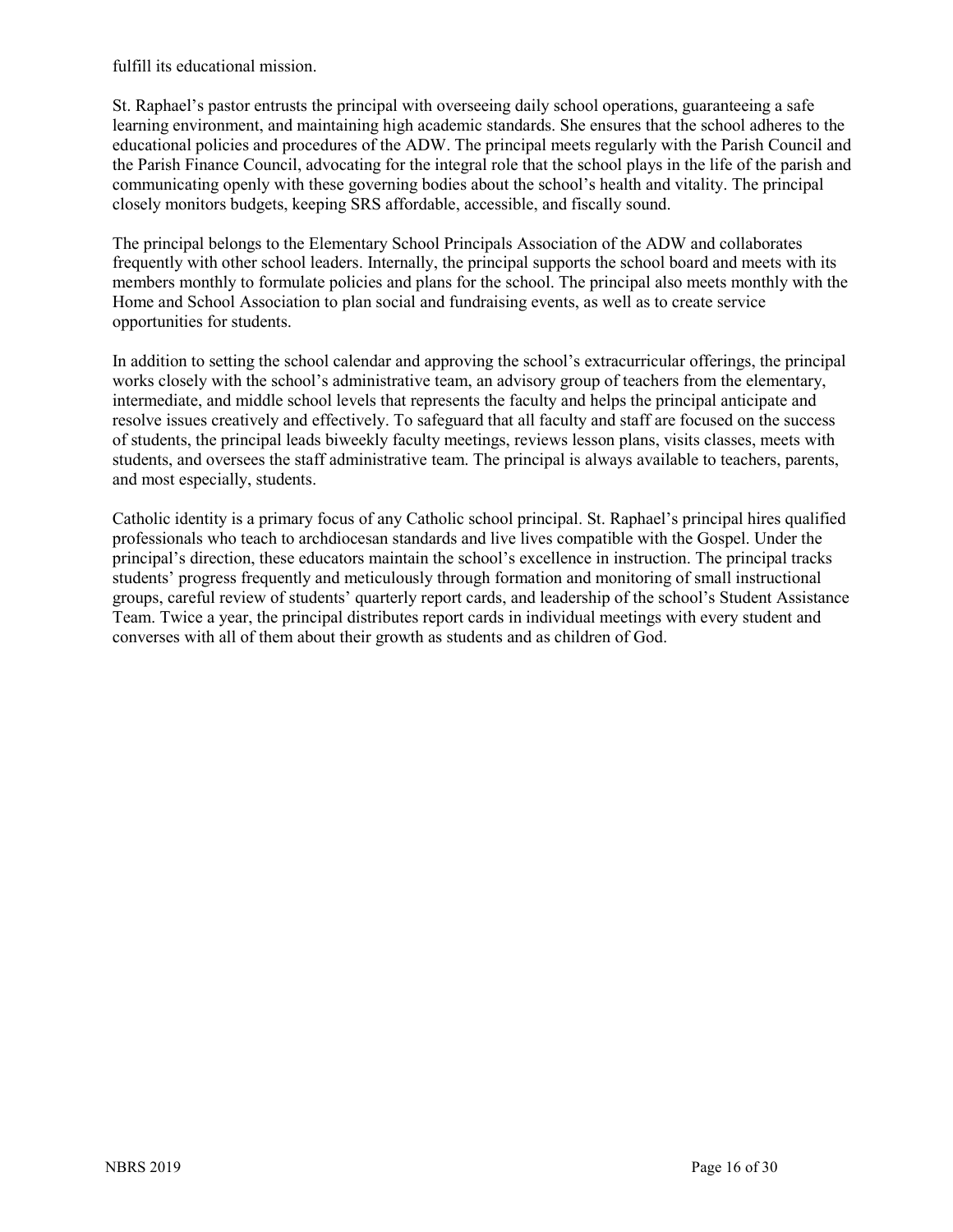# PART VI – STRATEGIES FOR ACADEMIC SUCCESS

St. Raphael School's unwavering focus on the formation of the whole child has been the irrefutable key to the school's success. The mission of the school is to foster a strong sense of self-worth and build character in each of its students, enabling them to reach their full spiritual, intellectual, physical, and emotional potential. This holistic approach inspires and guides the school's professionals as they interact with students every day.

Spiritual development is at the heart of St. Raphael's work. From starting each school day in church at morning prayer—where the calming influence of devotion and quiet discussion helps students start every day with God in their hearts—to receiving daily religion instruction, to serving others in need, students learn to practice their faith and build a lifelong relationship with God. As a Catholic school, St. Raphael's produces young men and women of sound Christian character who live what they believe.

SRS takes seriously its charge to advance each student's intellectual development. The school prides itself on the customized education that each child receives through small-group and differentiated instruction. Low student/teacher ratios allow faculty to know students' strengths and weaknesses and to meet them wherever they are academically. Students working below level, on level, or above level are all supported and challenged to realize their full intellectual potential.

With a daily schedule that offers substantial time for physical education, recess, and playtime, as well as regular movement breaks in the classroom, St. Raphael School builds healthy bodies in its students. The benefits of increased activity on learning are well documented, and students at St. Raphael—as shown by their academic success—are the beneficiaries.

The strong sense of family and community at St. Raphael School creates a space where students feel safe and valued, which in turn nurtures their sense of self-worth. Because every child is known and understood by almost the entire staff, no child can "slip through the cracks"—every student has an advocate. The school places a premium on cultivating emotional intelligence in its students, building in them self-awareness, selfregulation, empathy, motivation, and social skills that will lead them into productive relationships and fulfilling lives.

Although it is a challenge for a school to maintain a steady focus on the many facets of its students, SRS thrives in this arena. Staff and teachers are energized by the undertaking and are rightly proud of the results—a student body of the highest caliber.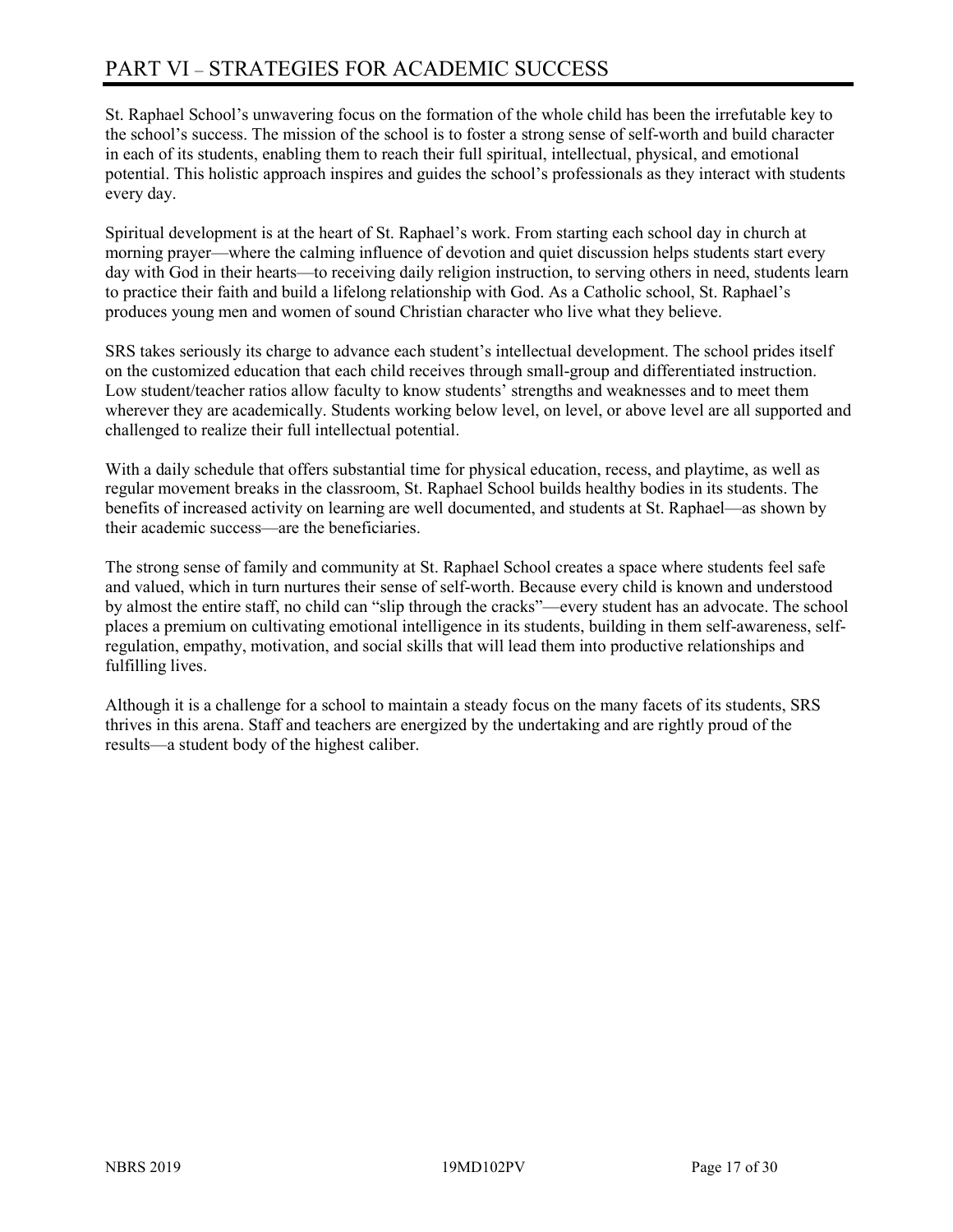# PART VII – NON-PUBLIC SCHOOL INFORMATION

1. Non-public school association(s): Catholic

Identify the religious or independent associations, if any, to which the school belongs. Select the primary association first.

| 2. | Does the school have nonprofit, tax-exempt $(501(c)(3))$ status?                                       | $Yes\ X$ | No. |
|----|--------------------------------------------------------------------------------------------------------|----------|-----|
| 3. | What is the educational cost per student?<br>(School budget divided by enrollment)                     | \$9082   |     |
|    | 4. What is the average financial aid per student?                                                      | \$633    |     |
| 5. | What percentage of the annual budget is devoted to<br>scholarship assistance and/or tuition reduction? | 7%       |     |
| 6. | What percentage of the student body receives<br>scholarship assistance, including tuition reduction?   | 40%      |     |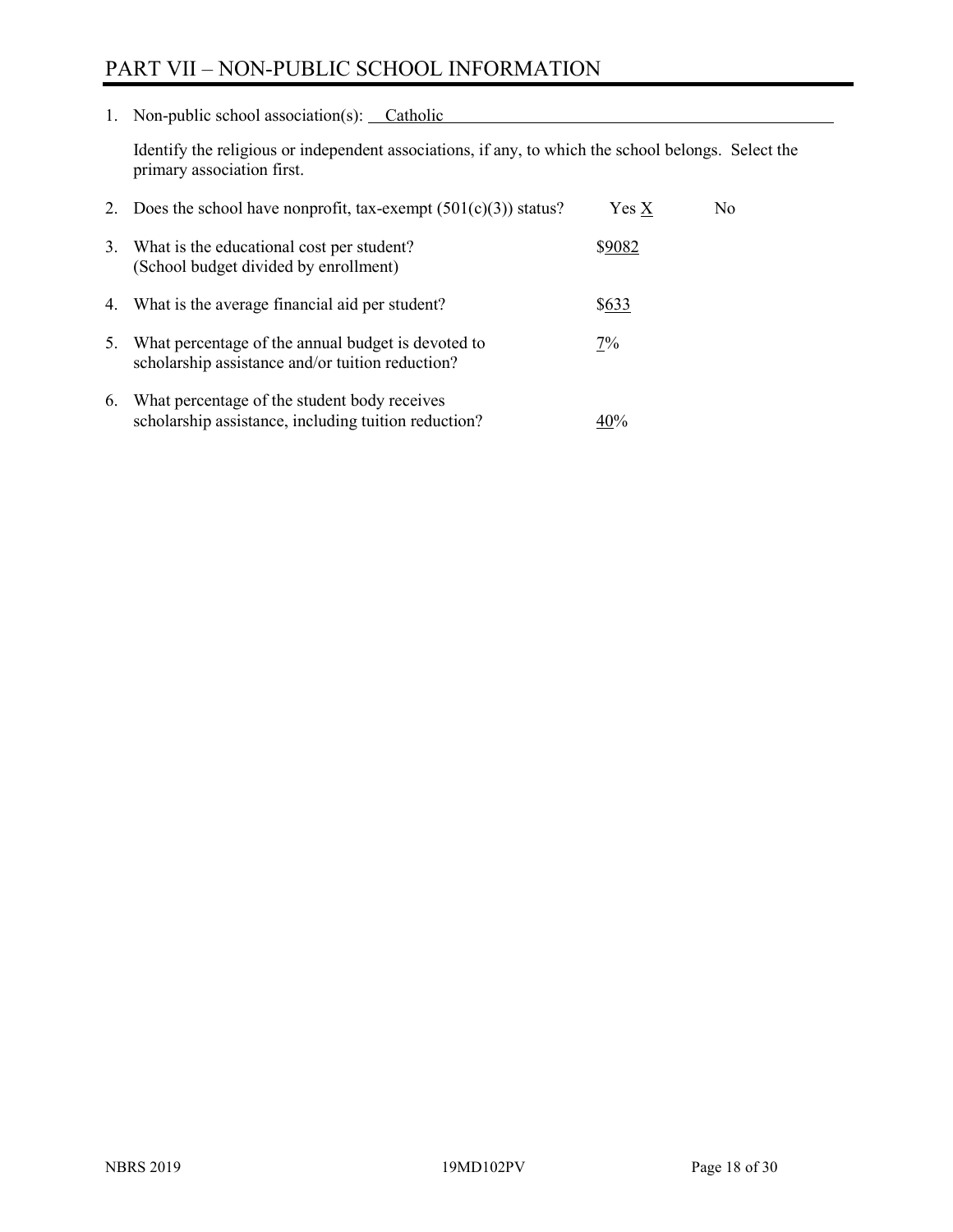# PART VIII – ASSESSMENT RESULTS FOR NORM-REFERENCED TESTS

#### **REFERENCED BY NATIONAL NORMS**

| <b>Subject:</b> Math                  | Test:<br>Scantron<br>Performance Series | <b>Grade:</b><br>- 3     |
|---------------------------------------|-----------------------------------------|--------------------------|
| <b>Edition/Publication Year: 2016</b> | <b>Publisher:</b> Scantron Global       | Scores are reported here |
|                                       | Scholar                                 | as: Percentiles          |
|                                       |                                         |                          |
| School Year                           | 2017-2018                               |                          |
| Testing month                         | May                                     |                          |
| <b>SCHOOL SCORES</b>                  |                                         |                          |
| Average Score                         |                                         |                          |

| Average Score                              | 71  |
|--------------------------------------------|-----|
| Number of students tested                  | 22  |
| Percent of total students tested           | 100 |
| Number of students alternatively assessed  | 0   |
| Percent of students alternatively assessed | 0   |
| <b>SUBGROUP SCORES</b>                     |     |
| 1. Other 1                                 |     |
| Average Score                              |     |
| Number of students tested                  |     |
| 2. Other 2                                 |     |
| Average Score                              |     |
| Number of students tested                  |     |
| 3. Other 3                                 |     |
| Average Score                              |     |
| Number of students tested                  |     |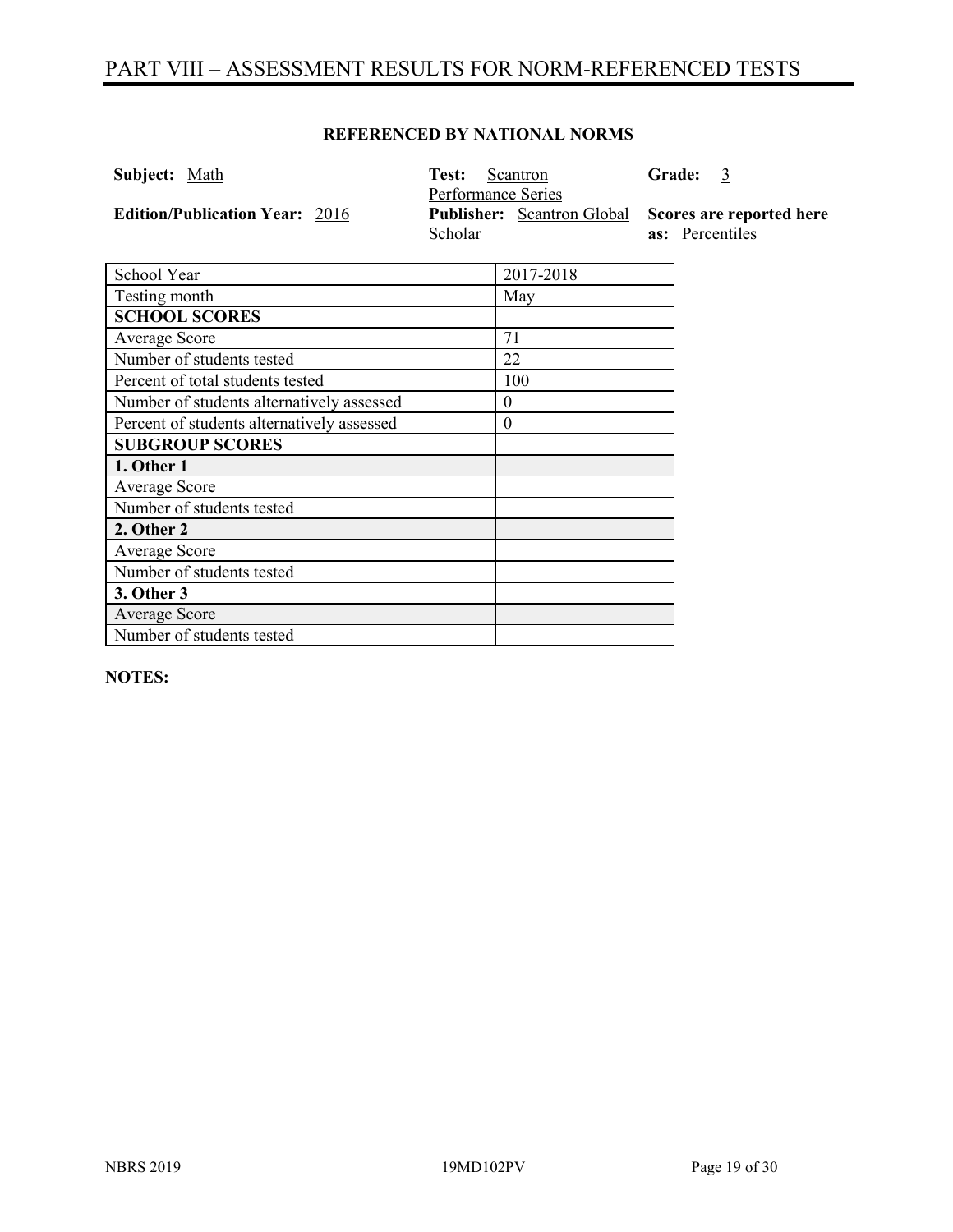| Subject: Math                         | Test:<br>Scantron<br>Performance Series                               | Grade: 4               |
|---------------------------------------|-----------------------------------------------------------------------|------------------------|
| <b>Edition/Publication Year: 2016</b> | <b>Publisher:</b> Scantron Global Scores are reported here<br>Scholar | <b>as:</b> Percentiles |

| School Year                                | 2017-2018 |
|--------------------------------------------|-----------|
| Testing month                              | May       |
| <b>SCHOOL SCORES</b>                       |           |
| <b>Average Score</b>                       | 91        |
| Number of students tested                  | 24        |
| Percent of total students tested           | 100       |
| Number of students alternatively assessed  | $\theta$  |
| Percent of students alternatively assessed | $\theta$  |
| <b>SUBGROUP SCORES</b>                     |           |
| 1. Other 1                                 |           |
| <b>Average Score</b>                       |           |
| Number of students tested                  |           |
| 2. Other 2                                 |           |
| <b>Average Score</b>                       |           |
| Number of students tested                  |           |
| 3. Other 3                                 |           |
| <b>Average Score</b>                       |           |
| Number of students tested                  |           |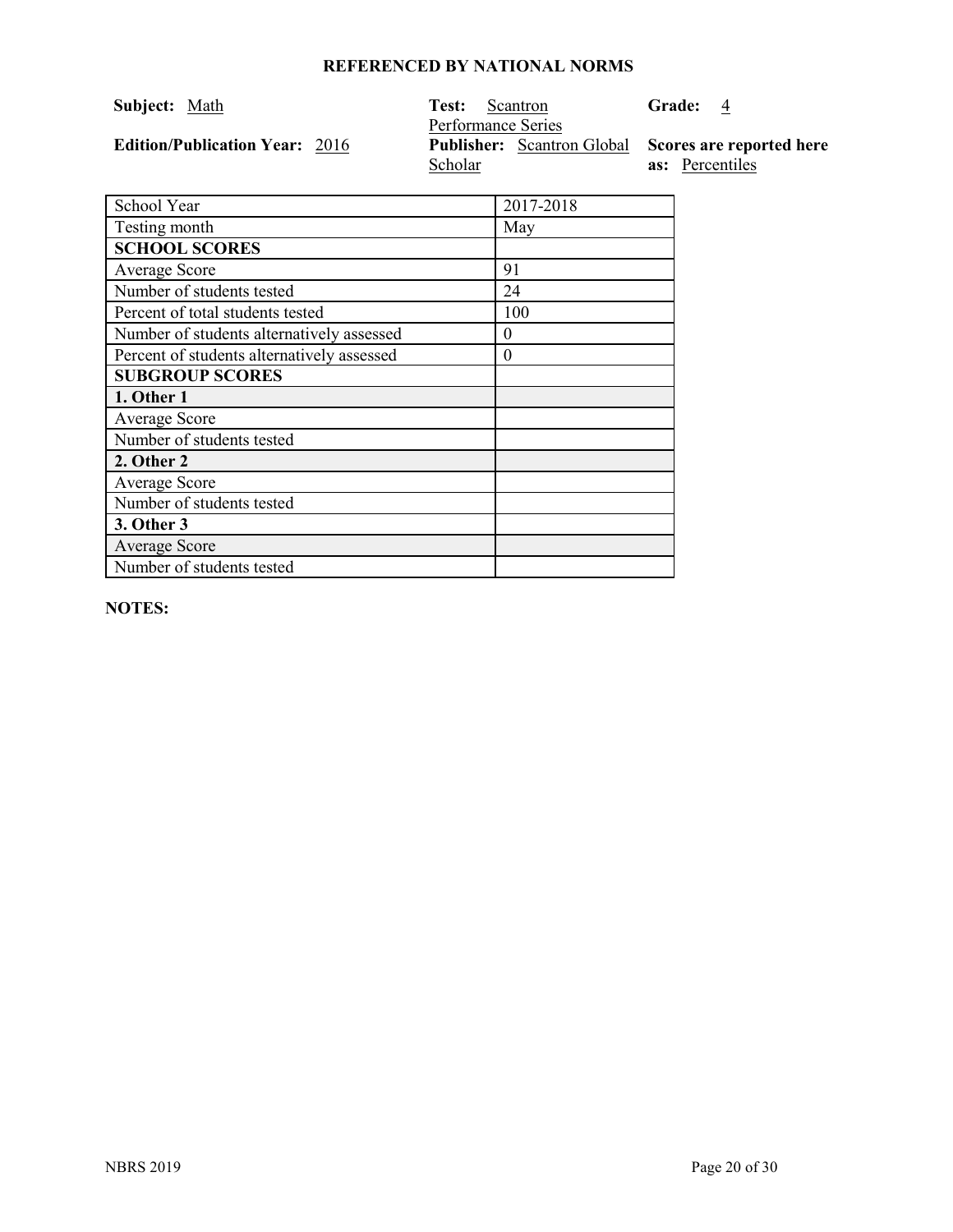| Subject: Math                         | Test:<br>Scantron<br>Performance Series                               | Grade: 5               |
|---------------------------------------|-----------------------------------------------------------------------|------------------------|
| <b>Edition/Publication Year: 2016</b> | <b>Publisher:</b> Scantron Global Scores are reported here<br>Scholar | <b>as:</b> Percentiles |

| School Year                                | 2017-2018 |
|--------------------------------------------|-----------|
| Testing month                              | May       |
| <b>SCHOOL SCORES</b>                       |           |
| Average Score                              | 81        |
| Number of students tested                  | 26        |
| Percent of total students tested           | 100       |
| Number of students alternatively assessed  | $\theta$  |
| Percent of students alternatively assessed | $\theta$  |
| <b>SUBGROUP SCORES</b>                     |           |
| 1. Other 1                                 |           |
| Average Score                              |           |
| Number of students tested                  |           |
| 2. Other 2                                 |           |
| <b>Average Score</b>                       |           |
| Number of students tested                  |           |
| 3. Other 3                                 |           |
| <b>Average Score</b>                       |           |
| Number of students tested                  |           |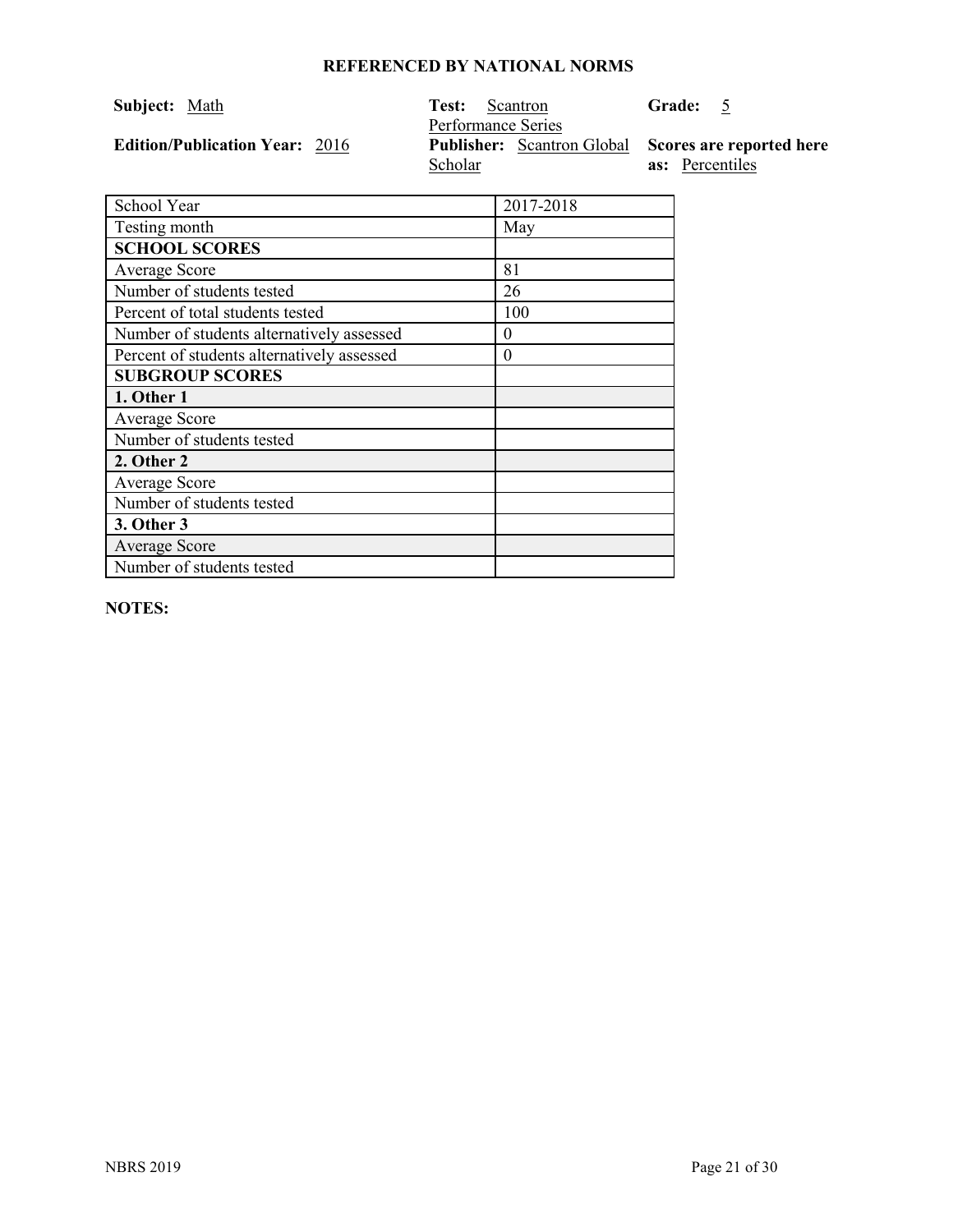| Subject: Math                         | Test:<br>Scantron<br>Performance Series                               | <b>Grade:</b><br>$6\phantom{0}6$ |
|---------------------------------------|-----------------------------------------------------------------------|----------------------------------|
| <b>Edition/Publication Year: 2016</b> | <b>Publisher:</b> Scantron Global Scores are reported here<br>Scholar | <b>as:</b> Percentiles           |

| School Year                                | 2017-2018 |
|--------------------------------------------|-----------|
| Testing month                              | May       |
| <b>SCHOOL SCORES</b>                       |           |
| Average Score                              | 90        |
| Number of students tested                  | 19        |
| Percent of total students tested           | 100       |
| Number of students alternatively assessed  | $\theta$  |
| Percent of students alternatively assessed | $\theta$  |
| <b>SUBGROUP SCORES</b>                     |           |
| 1. Other 1                                 |           |
| Average Score                              |           |
| Number of students tested                  |           |
| 2. Other 2                                 |           |
| Average Score                              |           |
| Number of students tested                  |           |
| 3. Other 3                                 |           |
| Average Score                              |           |
| Number of students tested                  |           |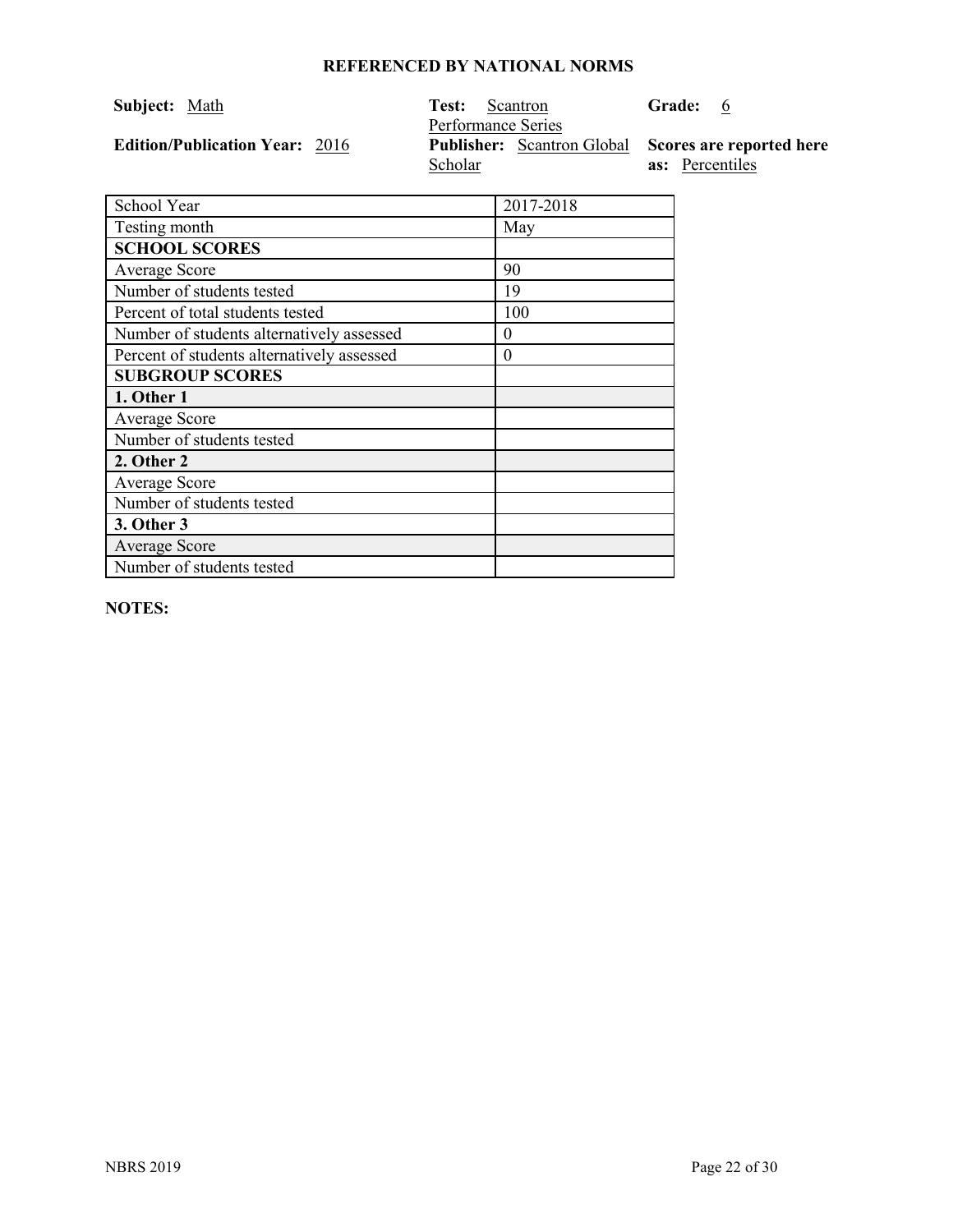| <b>Subject:</b> Math                  | Test:<br>Scantron<br>Performance Series                               | <b>Grade:</b>          |
|---------------------------------------|-----------------------------------------------------------------------|------------------------|
| <b>Edition/Publication Year: 2016</b> | <b>Publisher:</b> Scantron Global Scores are reported here<br>Scholar | <b>as:</b> Percentiles |

| School Year                                | 2017-2018 |
|--------------------------------------------|-----------|
| Testing month                              | May       |
| <b>SCHOOL SCORES</b>                       |           |
| Average Score                              | 89        |
| Number of students tested                  | 22        |
| Percent of total students tested           | 100       |
| Number of students alternatively assessed  | $\Omega$  |
| Percent of students alternatively assessed | $\theta$  |
| <b>SUBGROUP SCORES</b>                     |           |
| 1. Other 1                                 |           |
| <b>Average Score</b>                       |           |
| Number of students tested                  |           |
| 2. Other 2                                 |           |
| <b>Average Score</b>                       |           |
| Number of students tested                  |           |
| 3. Other 3                                 |           |
| Average Score                              |           |
| Number of students tested                  |           |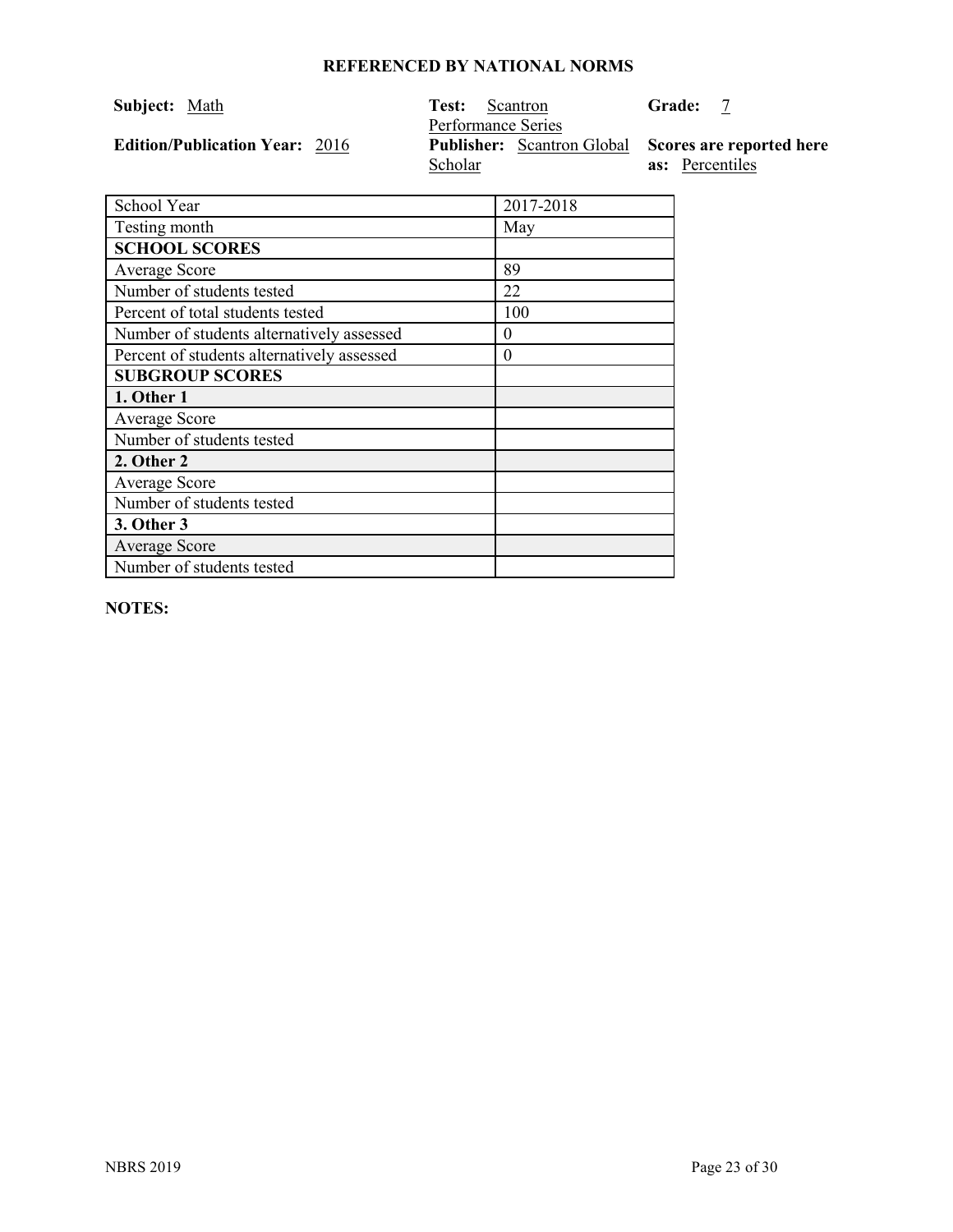| Subject: Math                         | Test:<br>Scantron<br>Performance Series                               | <b>Grade:</b><br>8     |
|---------------------------------------|-----------------------------------------------------------------------|------------------------|
| <b>Edition/Publication Year: 2016</b> | <b>Publisher:</b> Scantron Global Scores are reported here<br>Scholar | <b>as:</b> Percentiles |

| School Year                                | 2017-2018 |
|--------------------------------------------|-----------|
| Testing month                              | May       |
| <b>SCHOOL SCORES</b>                       |           |
| Average Score                              | 89        |
| Number of students tested                  | 23        |
| Percent of total students tested           | 100       |
| Number of students alternatively assessed  | $\theta$  |
| Percent of students alternatively assessed | $\theta$  |
| <b>SUBGROUP SCORES</b>                     |           |
| 1. Other 1                                 |           |
| Average Score                              |           |
| Number of students tested                  |           |
| 2. Other 2                                 |           |
| Average Score                              |           |
| Number of students tested                  |           |
| 3. Other 3                                 |           |
| <b>Average Score</b>                       |           |
| Number of students tested                  |           |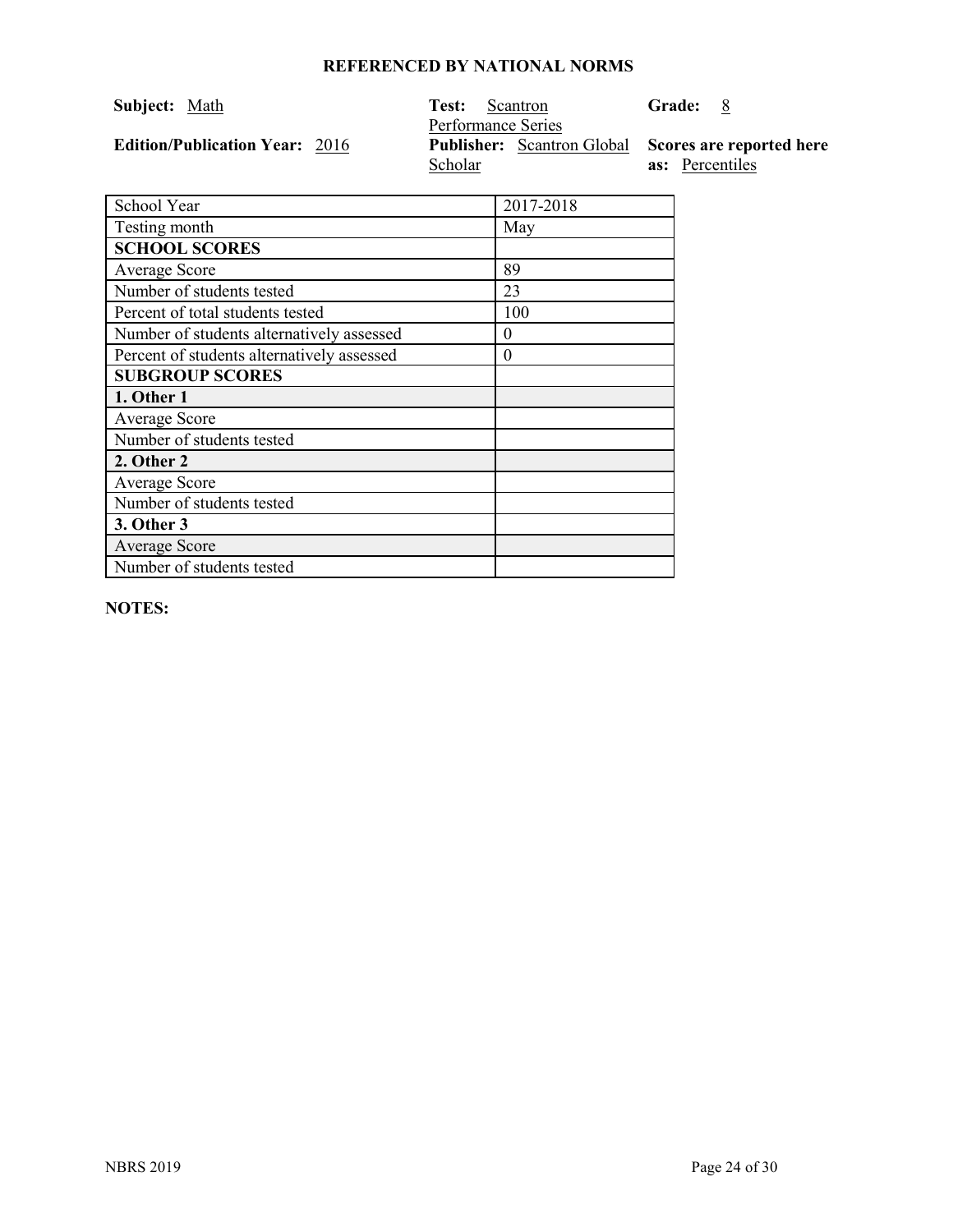| Subject: | Reading/ELA |
|----------|-------------|
|          |             |

**Edition/Publication Year: 2016** 

**Test:** Scantron Performance Series **Scholar** Publisher: Scantron Global Scores are reported here

**as:** Percentiles

**Grade:** 3

School Year 2017-2018 Testing month May **SCHOOL SCORES** Average Score 72 Number of students tested 22 Percent of total students tested 100 Number of students alternatively assessed 0 Percent of students alternatively assessed 0 **SUBGROUP SCORES 1. Other 1** Average Score Number of students tested **2. Other 2** Average Score Number of students tested **3. Other 3** Average Score Number of students tested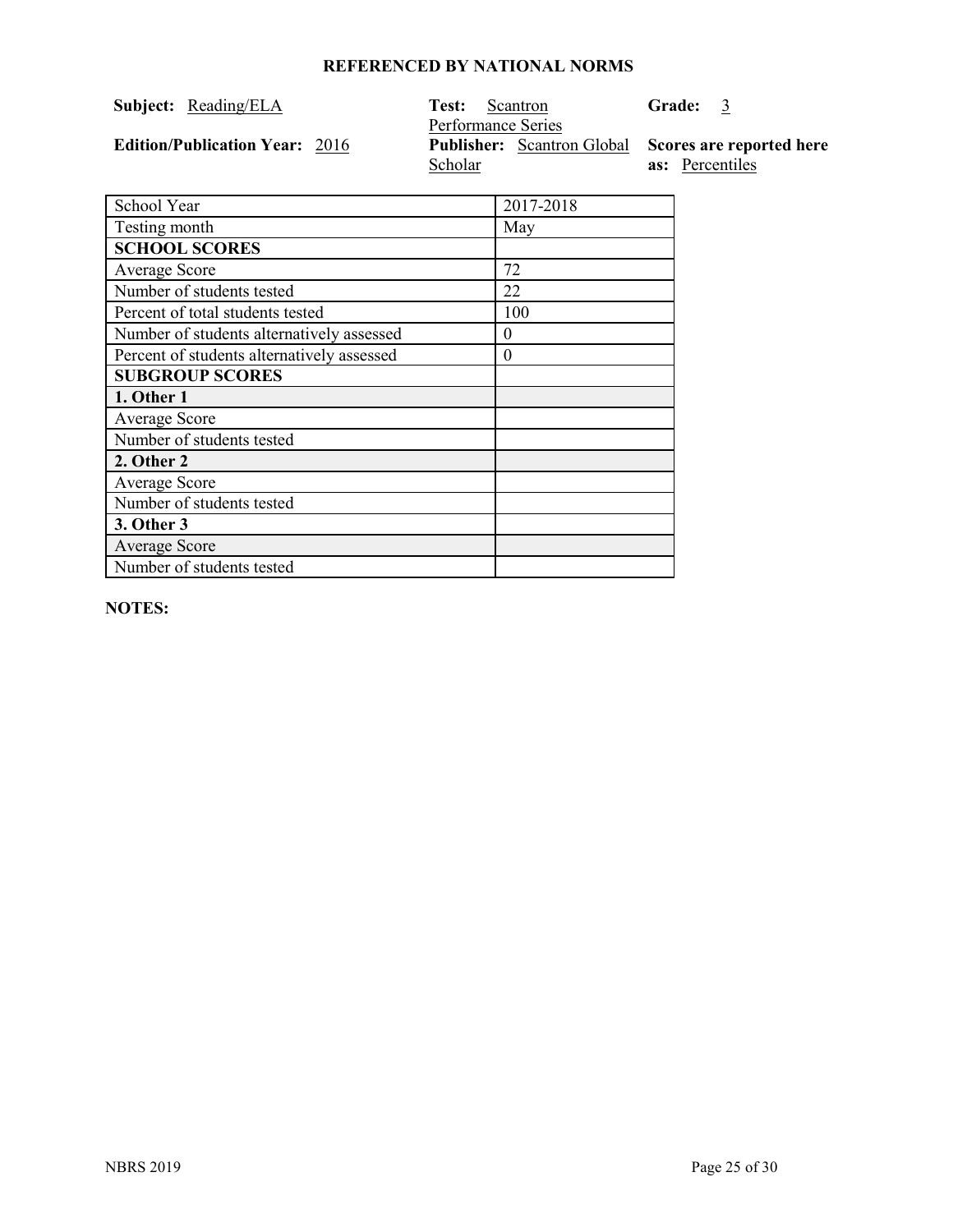|  | Subject: Reading/ELA |  | <b>Test:</b> Scantron |
|--|----------------------|--|-----------------------|
|--|----------------------|--|-----------------------|

**Edition/Publication Year: 2016** 

Performance Series Scholar **Fublisher:** Scantron Global Scores are reported here

**as:** Percentiles

**Grade:** 4

| School Year                                | 2017-2018 |
|--------------------------------------------|-----------|
| Testing month                              | May       |
| <b>SCHOOL SCORES</b>                       |           |
| Average Score                              | 80        |
| Number of students tested                  | 24        |
| Percent of total students tested           | 100       |
| Number of students alternatively assessed  | 0         |
| Percent of students alternatively assessed | 0         |
| <b>SUBGROUP SCORES</b>                     |           |
| 1. Other 1                                 |           |
| Average Score                              |           |
| Number of students tested                  |           |
| 2. Other 2                                 |           |
| Average Score                              |           |
| Number of students tested                  |           |
| 3. Other 3                                 |           |
| Average Score                              |           |
| Number of students tested                  |           |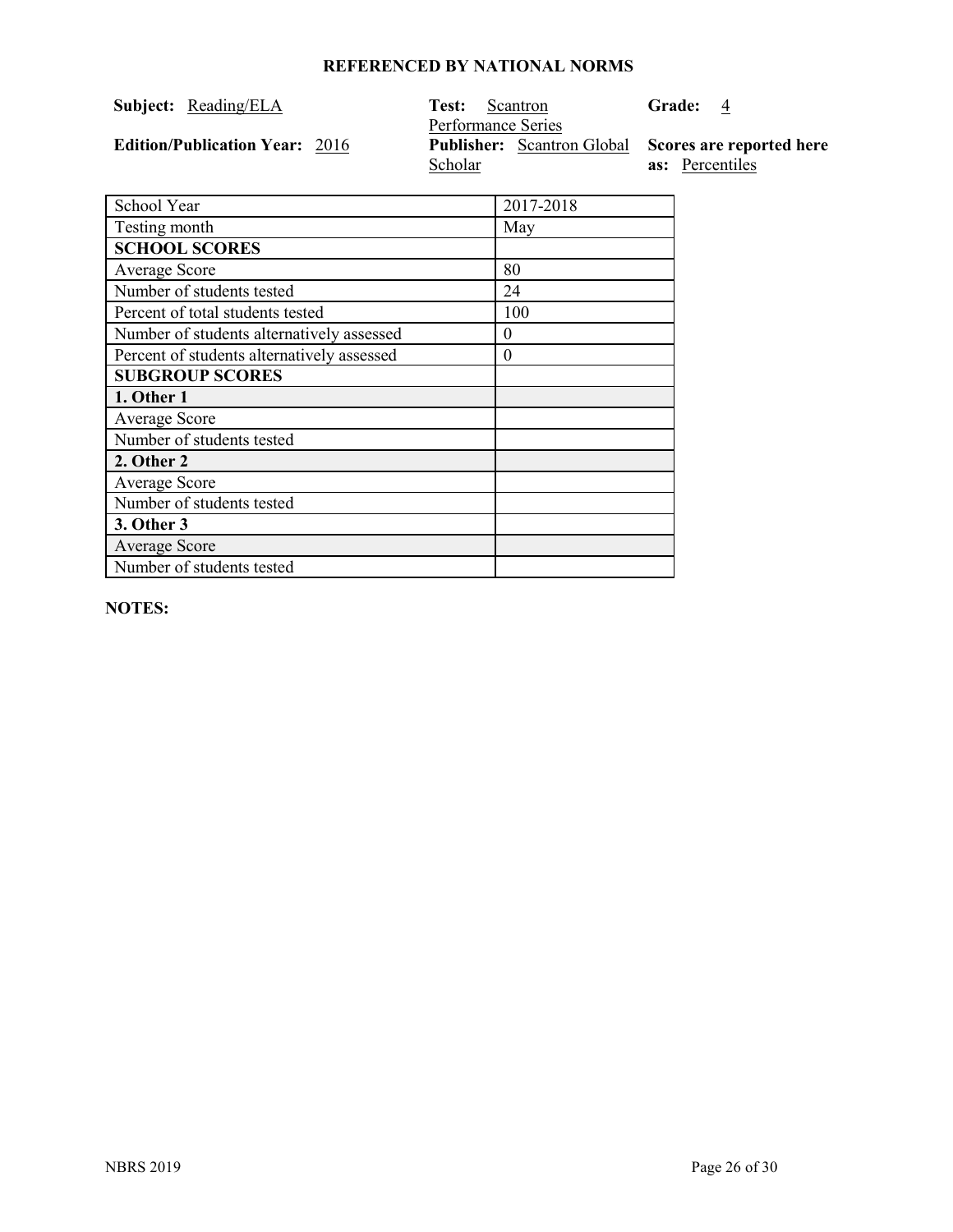|  | Subject: Reading/ELA |  | <b>Test:</b> Scantron |
|--|----------------------|--|-----------------------|
|--|----------------------|--|-----------------------|

**Edition/Publication Year: 2016** 

Performance Series Scholar **Fublisher:** Scantron Global Scores are reported here

**as:** Percentiles

Grade: 5

| School Year                                | 2017-2018 |
|--------------------------------------------|-----------|
| Testing month                              | May       |
| <b>SCHOOL SCORES</b>                       |           |
| <b>Average Score</b>                       | 84        |
| Number of students tested                  | 26        |
| Percent of total students tested           | 100       |
| Number of students alternatively assessed  | $\theta$  |
| Percent of students alternatively assessed | $\theta$  |
| <b>SUBGROUP SCORES</b>                     |           |
| 1. Other 1                                 |           |
| <b>Average Score</b>                       |           |
| Number of students tested                  |           |
| 2. Other 2                                 |           |
| Average Score                              |           |
| Number of students tested                  |           |
| 3. Other 3                                 |           |
| <b>Average Score</b>                       |           |
| Number of students tested                  |           |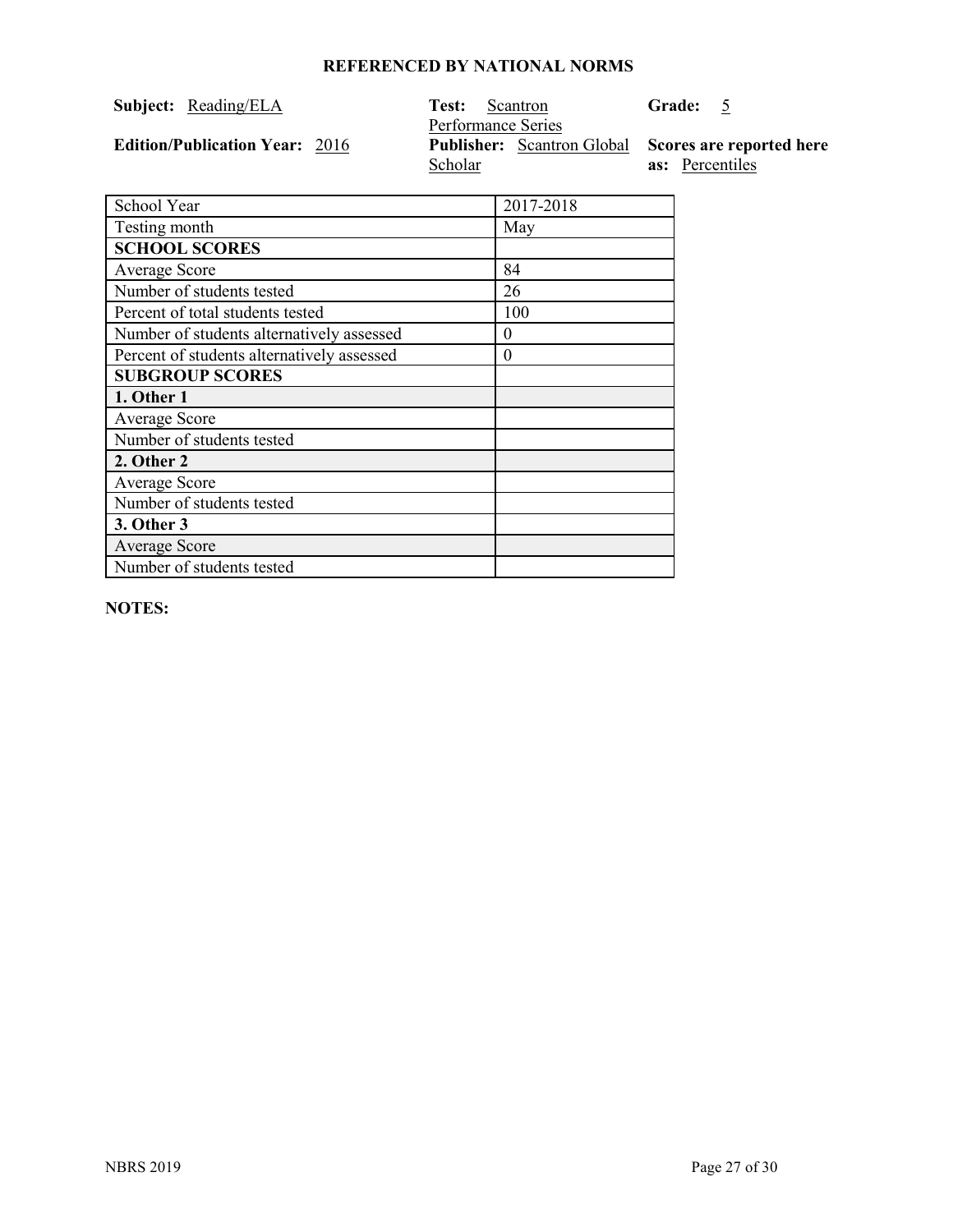|  | Subject: Reading/ELA |  | <b>Test:</b> Scantron |
|--|----------------------|--|-----------------------|
|--|----------------------|--|-----------------------|

**Edition/Publication Year: 2016** 

Performance Series Scholar **Fublisher:** Scantron Global Scores are reported here

**as:** Percentiles

**Grade:** 6

| School Year                                | 2017-2018 |
|--------------------------------------------|-----------|
| Testing month                              | May       |
| <b>SCHOOL SCORES</b>                       |           |
| Average Score                              | 85        |
| Number of students tested                  | 19        |
| Percent of total students tested           | 100       |
| Number of students alternatively assessed  | 0         |
| Percent of students alternatively assessed | 0         |
| <b>SUBGROUP SCORES</b>                     |           |
| 1. Other 1                                 |           |
| Average Score                              |           |
| Number of students tested                  |           |
| 2. Other 2                                 |           |
| Average Score                              |           |
| Number of students tested                  |           |
| 3. Other 3                                 |           |
| Average Score                              |           |
| Number of students tested                  |           |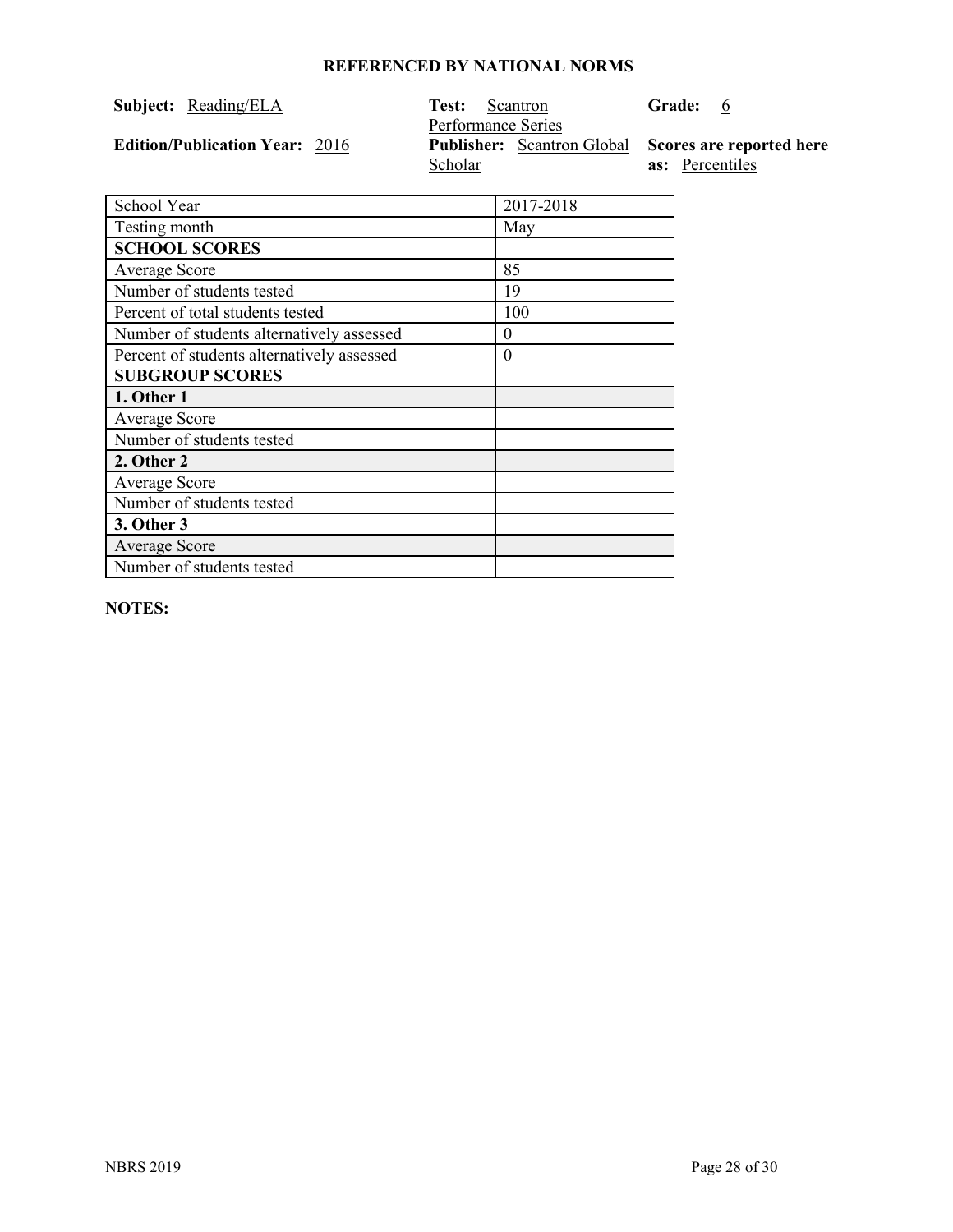### **Subject:** Reading/ELA

**Edition/Publication Year: 2016** 

Test: Scantron<br>Performance Series Scholar **Publisher:** Scantron Global Scores are reported here

**Grade:** 7

**as:** Percentiles

| School Year                                | 2017-2018 |
|--------------------------------------------|-----------|
| Testing month                              | May       |
| <b>SCHOOL SCORES</b>                       |           |
| Average Score                              | 78        |
| Number of students tested                  | 22        |
| Percent of total students tested           | 100       |
| Number of students alternatively assessed  | $\theta$  |
| Percent of students alternatively assessed | $\theta$  |
| <b>SUBGROUP SCORES</b>                     |           |
| 1. Other 1                                 |           |
| Average Score                              |           |
| Number of students tested                  |           |
| 2. Other 2                                 |           |
| Average Score                              |           |
| Number of students tested                  |           |
| 3. Other 3                                 |           |
| Average Score                              |           |
| Number of students tested                  |           |